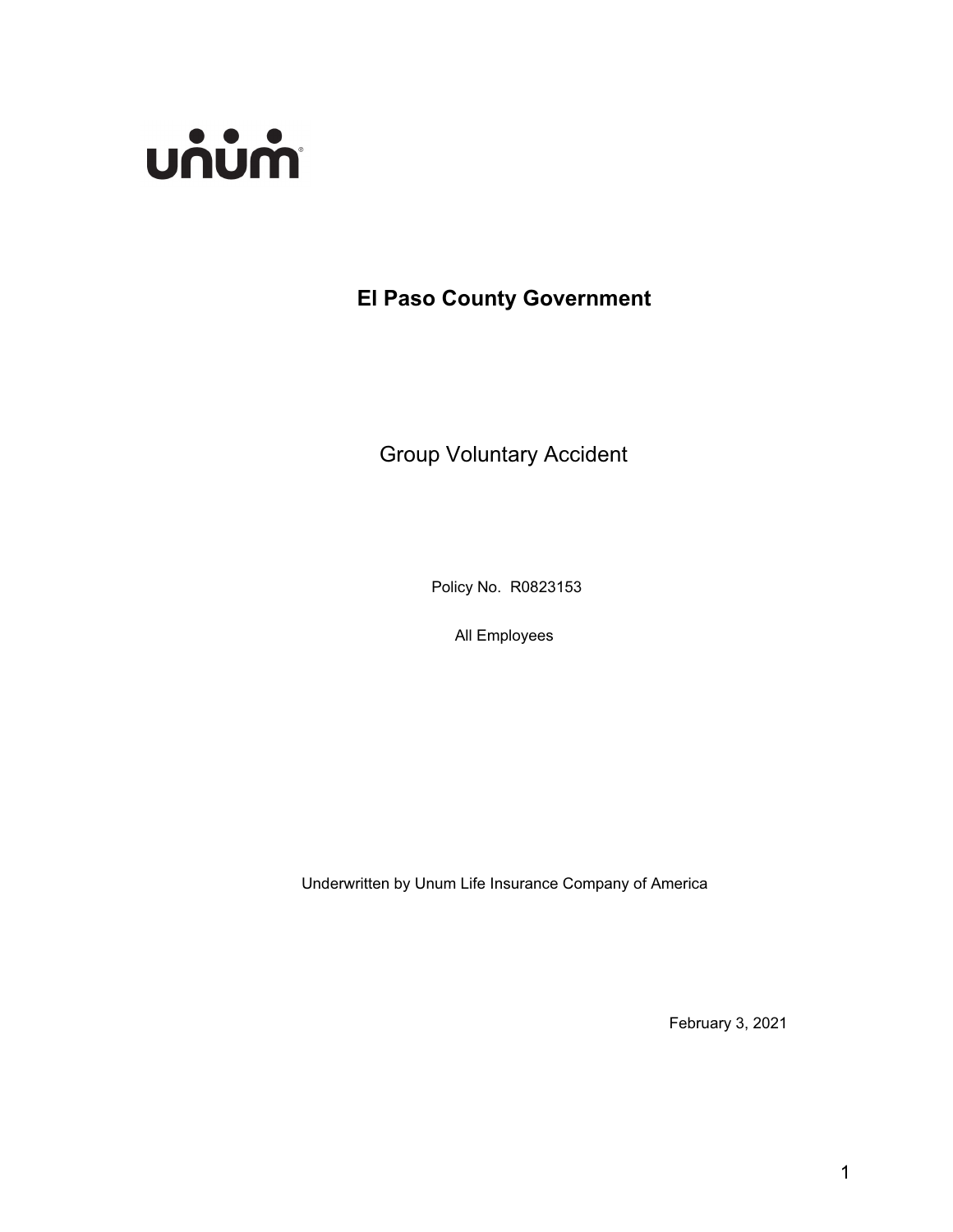## **CERTIFICATE OF COVERAGE**

### **THIS IS A LIMITED BENEFIT CERTIFICATE OF COVERAGE. PLEASE READ IT CAREFULLY.**

Unum Life Insurance Company of America (referred to as Unum) welcomes you as a client.

This is your **Certificate of Coverage** as long as you are eligible for coverage and you become insured. You will want to read it carefully and keep it in a safe place.

Unum has written your certificate of coverage in plain English. However, a few terms and provisions are written as required by insurance law. If you have any questions about any of the terms and provisions, please consult Unum. Unum will assist you in any way to help you understand your benefits.

If the terms and provisions of this certificate of coverage (issued to you) are different from the policy (issued to the Policyholder), the policy will govern. The policy may be changed in whole or in part. Only an officer of Unum can approve a change. The approval must be in writing and endorsed on or attached to the policy. Any other person, including a broker, may not change the policy or waive any part of it.

The policy is delivered in and is governed by the laws of the governing jurisdiction and to the extent applicable by the Employee Retirement Income Security Act of 1974 (ERISA) and any amendments.

For purposes of effective dates and ending dates under the group policy, all days begin at 12:01 a.m. and end at 12:00 midnight at the Policyholder's address.

> Unum Life Insurance Company of America 2211 Congress Street Portland, ME 04122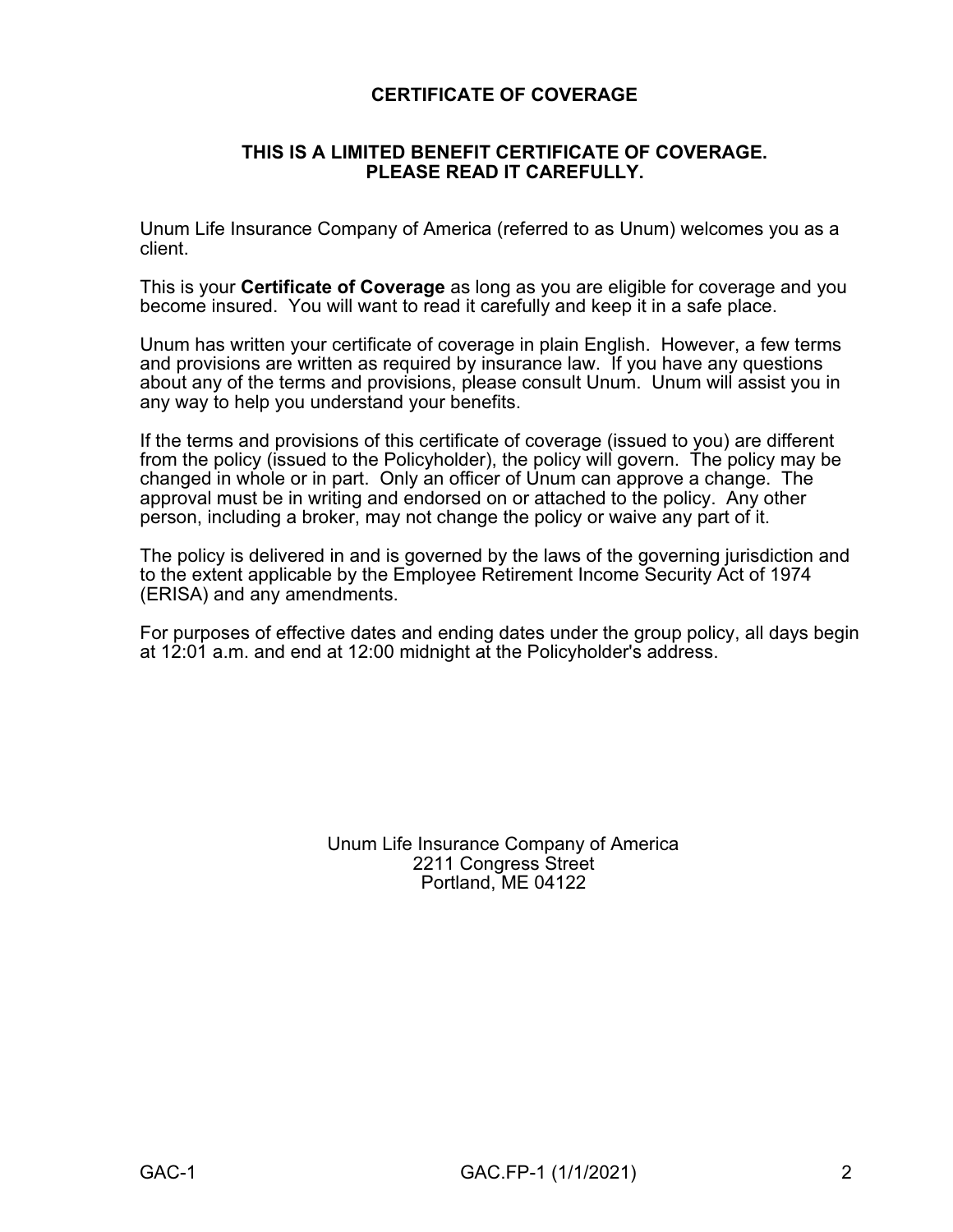**If you are a resident of New Mexico, your coverage will be administered in accordance with the minimum applicable standards of New Mexico law. If you have concerns regarding a claim, premium, or other matters relating to this coverage, you may file a complaint with the New Mexico Office of Superintendent of Insurance (OSI) using the complaint form available on the OSI website and found at: <https://www.osi.state.nm.us/ConsumerAssistance/index.aspx>.**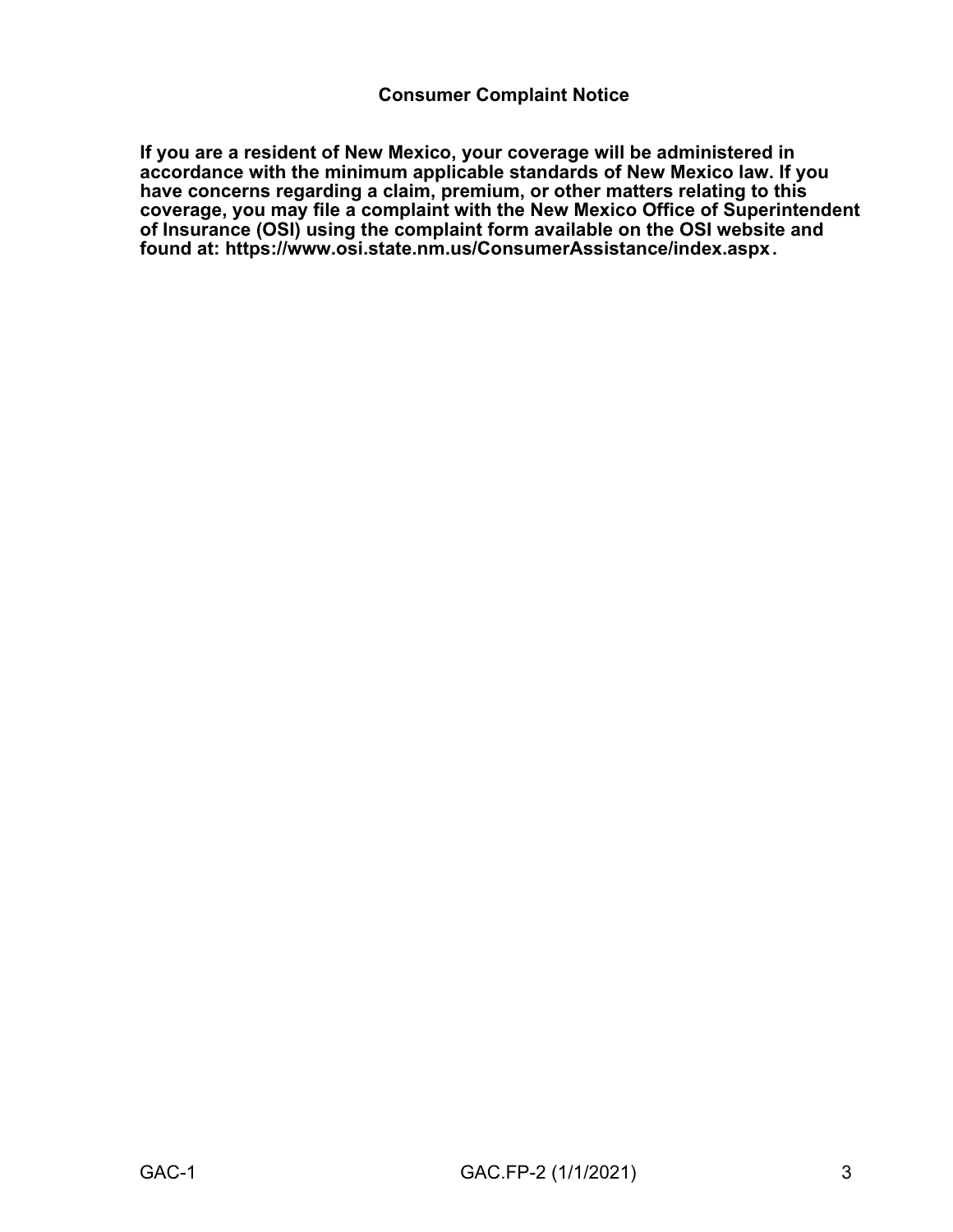### **TABLE OF CONTENTS**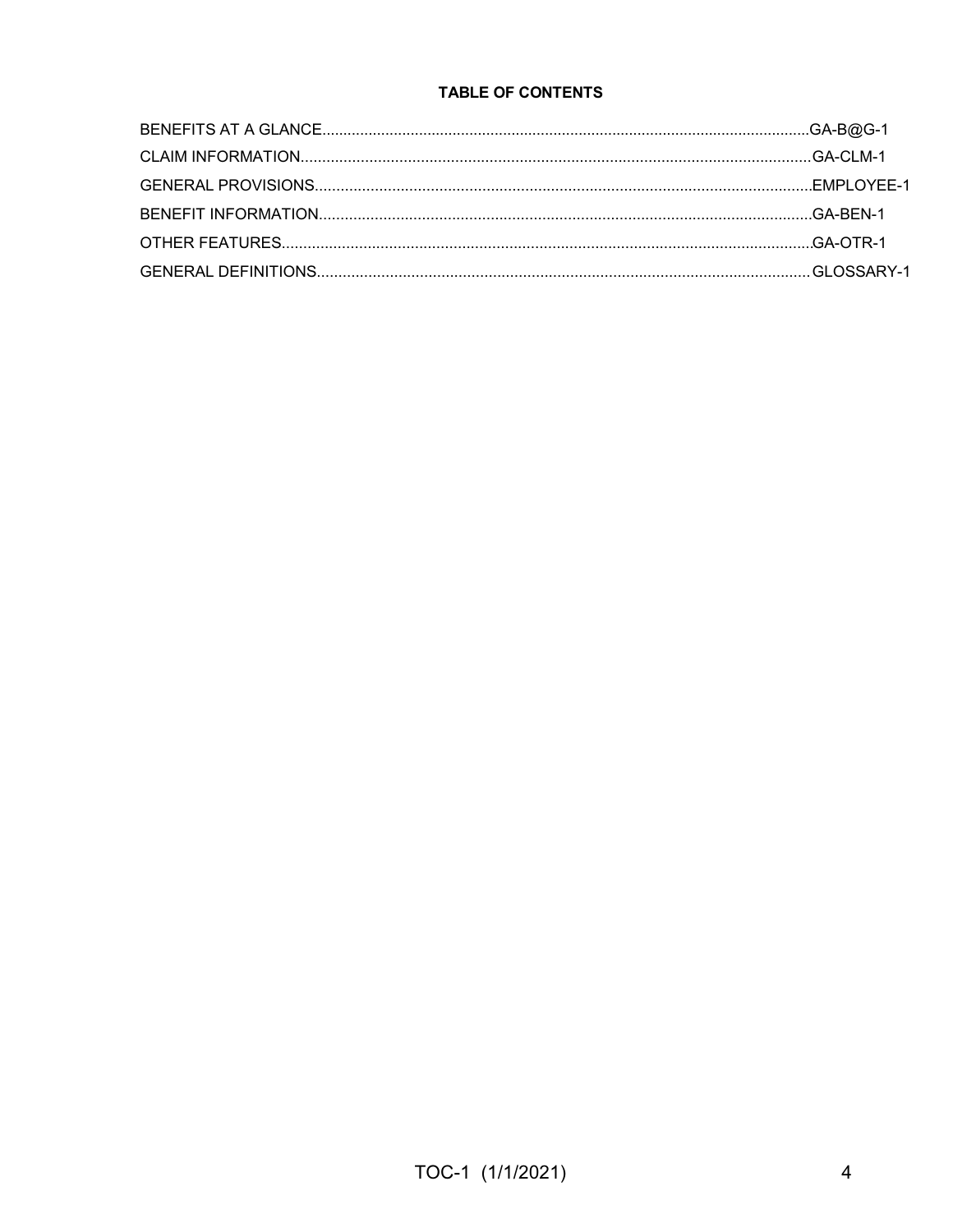#### **BENEFITS AT A GLANCE**

**This accident policy provides financial protection for you by paying a benefit if you suffer a covered accident. The amount you receive is based on the amount of coverage in effect on the date of the accident according to the terms and provisions of the policy. You also have the opportunity to have coverage for your spouse and dependent child(ren).**

**EMPLOYER'S ORIGINAL POLICY EFFECTIVE DATE:** 

**POLICY NUMBER:** R0823153 GRP\_ACC\_VOL\_11-01

#### **ELIGIBLE GROUP(S):**

All Employees in **Active Employment** in the United States with the **Employer**.

#### **MINIMUM HOURS REQUIREMENT:**

**Employees** must be in active employment at least 20 hours per week.

#### **PAYING FOR COVERAGE:**

**For You:** You must make contributions for your coverage.

**For Your Spouse:** You must make contributions for coverage for your spouse.

**For Your Dependent Child(ren):** You must make contributions for coverage for your **Dependent Child(ren)**.

#### **COVERAGE TYPE:**

On & Off Job Accident

#### **ACCIDENT BENEFIT:**

#### **COVERAGE FOR EMPLOYEE, SPOUSE AND DEPENDENT CHILD(REN)**

Your confirmation of coverage will indicate those covered for accident benefits under this policy.

If a benefit amount below does not indicate an amount for the spouse and dependent child(ren), the benefit amount will be the same as the employee benefit amount.

#### **For limitations regarding the number of benefit payments per covered accident please refer to the BENEFIT INFORMATION section of the policy.**

| Accidental Death<br>Employee<br>Spouse<br>Dependent Child(ren)                         | \$50,000<br>\$20,000<br>\$10,000  |
|----------------------------------------------------------------------------------------|-----------------------------------|
| <b>Accidental Death - Common Carrier</b><br>Employee<br>Spouse<br>Dependent Child(ren) | \$150,000<br>\$60,000<br>\$30,000 |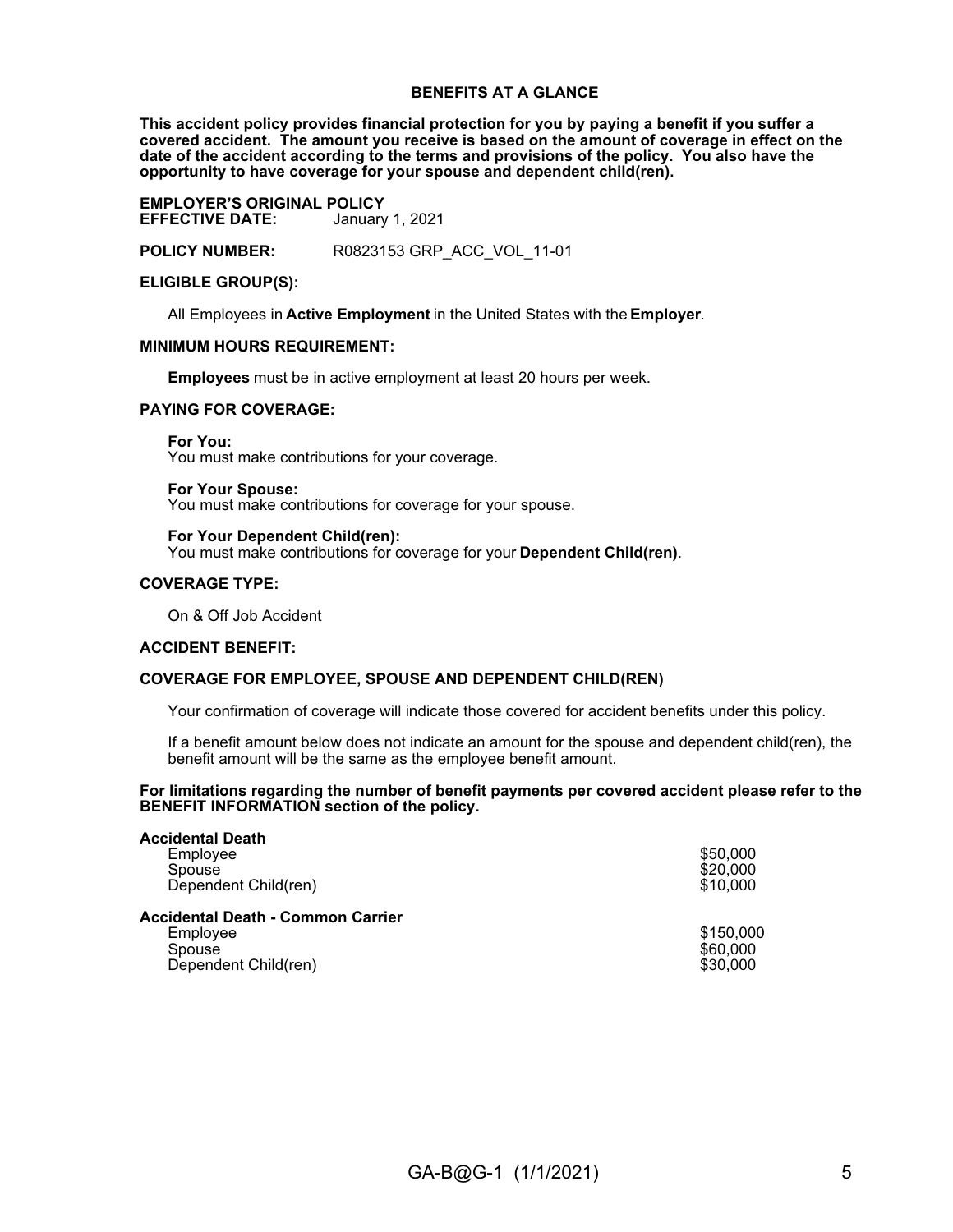#### **Accidental Dismemberment**

| <b>Initial Accidental Dismemberment</b><br>loss of both hands or both feet; or<br>loss of one hand and one foot; or<br>loss of one hand or foot; or<br>loss of two or more fingers, toes or any combination; or<br>loss of one finger or toe |                                                      |                                                 | \$15,000<br>\$15,000<br>\$7,500<br>\$1,500<br>\$750 |  |
|----------------------------------------------------------------------------------------------------------------------------------------------------------------------------------------------------------------------------------------------|------------------------------------------------------|-------------------------------------------------|-----------------------------------------------------|--|
| <b>Catastrophic Accidental Dismemberment</b><br>loss of both hands or both feet; or<br>loss of one hand and one foot                                                                                                                         |                                                      |                                                 |                                                     |  |
| Employee<br>Spouse<br>Dependent Child(ren)                                                                                                                                                                                                   | Prior to age 65<br>\$100,000<br>\$50,000<br>\$50,000 | Age 65 - 69<br>\$50,000<br>\$25,000<br>\$25,000 | Age 70 and over<br>\$25,000<br>\$12,500<br>\$12,500 |  |
| Accidental Loss                                                                                                                                                                                                                              |                                                      |                                                 |                                                     |  |
| <b>Initial Accidental Loss</b><br>Permanent Paralysis; or<br>loss of sight of both eyes; or<br>loss of sight of one eye; or<br>loss of the hearing of one ear                                                                                |                                                      |                                                 | \$15,000<br>\$15,000<br>\$7,500<br>\$7,500          |  |
| <b>Catastrophic Accidental Loss</b><br>Permanent Paralysis; or<br>loss of sight of both eyes; or<br>loss of the hearing of both ears; or<br>loss of the ability to speak                                                                     |                                                      |                                                 |                                                     |  |
| Employee<br>Spouse<br>Dependent Child(ren)                                                                                                                                                                                                   | Prior to age 65<br>\$100,000<br>\$50,000<br>\$50,000 | Age 65 - 69<br>\$50,000<br>\$25,000<br>\$25,000 | Age 70 and over<br>\$25,000<br>\$12,500<br>\$12,500 |  |
| Ambulance, Air                                                                                                                                                                                                                               |                                                      |                                                 | \$1,500                                             |  |
| Ambulance, Ground                                                                                                                                                                                                                            |                                                      |                                                 | \$400                                               |  |
| <b>Appliance</b>                                                                                                                                                                                                                             |                                                      |                                                 | \$100                                               |  |
| <b>Blood / Plasma / Platelets</b>                                                                                                                                                                                                            |                                                      |                                                 | \$400                                               |  |
| Burns                                                                                                                                                                                                                                        |                                                      |                                                 |                                                     |  |
| 2nd degree<br>35 or more square inches of the body surface                                                                                                                                                                                   |                                                      |                                                 | \$1,000                                             |  |
| 3rd degree<br>At least 10 square inches, but less than 20 square inches; or<br>At least 20 square inches, but less than 35 square inches; or<br>35 or more square inches of the body surface                                                 |                                                      |                                                 | \$2,500<br>\$5,000<br>\$10,000                      |  |
| <b>Burns - Skin Grafts</b>                                                                                                                                                                                                                   |                                                      |                                                 |                                                     |  |
| Skin grafts for 2nd or 3rd degree burns                                                                                                                                                                                                      |                                                      |                                                 | 50% of applicable<br>Burn benefit                   |  |
| Skin grafts for any other accidental traumatic loss of skin:<br>At least 10 square inches, but less than 20 square inches; or<br>At least 20 square inches, but less than 35 square inches; or                                               |                                                      |                                                 | \$150<br>\$250                                      |  |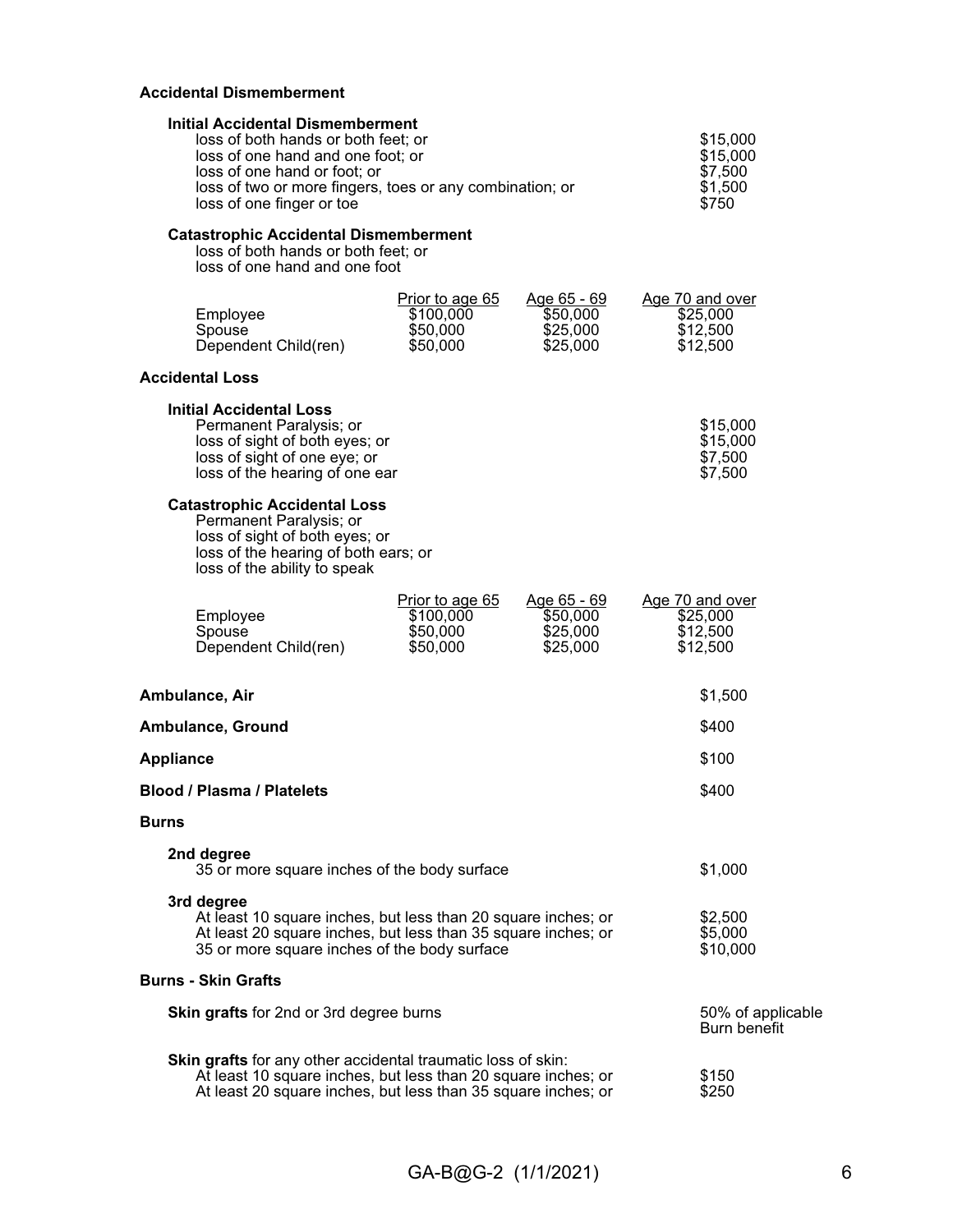| 35 or more square inches of the body surface                               | \$500          |
|----------------------------------------------------------------------------|----------------|
| Coma                                                                       | \$10,000       |
| <b>Concussion</b>                                                          | \$150          |
| <b>Dental Work (emergency)</b><br>Dental Crown<br><b>Dental Extraction</b> | \$300<br>\$100 |
| Dislocation (separated joint)                                              |                |

| <b>Closed</b>    | Open             |  |
|------------------|------------------|--|
| <b>Reduction</b> | <b>Reduction</b> |  |
| \$3,000          | \$6,000          |  |
| \$1,500          | \$3,000          |  |
| \$1,200          | \$2,400          |  |
| \$750            | \$1,500          |  |
| \$450            | \$900            |  |
| \$450            | \$900            |  |
| \$450            | \$900            |  |
| \$450            | \$900            |  |
| \$450            | \$900            |  |
| \$150            | \$300            |  |
| \$150            | \$300            |  |
|                  |                  |  |

Incomplete dislocation or dislocation reduction without anesthesia - 25% of the applicable amount for closed reduction of joint involved.

| <b>Emergency Room Treatment</b>                                                                                                                            | \$100                |  |
|------------------------------------------------------------------------------------------------------------------------------------------------------------|----------------------|--|
| Emergency Treatment in a Physician Office / Urgent Care Facility<br>Urgent Care Facility; or<br>Primary Care Physician's office; or<br>Specialist's office | \$50<br>\$50<br>\$50 |  |
| Eye Injury with surgical repair                                                                                                                            | \$300                |  |

#### **Fracture (broken bone)**

| וטווטט ווטאטוואטווען                                                  |                                   |                          |
|-----------------------------------------------------------------------|-----------------------------------|--------------------------|
| <b>Bone</b>                                                           | <b>Closed</b><br><b>Reduction</b> | Open<br><b>Reduction</b> |
| Depressed Skull fracture (except bones of face or nose)               | \$3,750                           | \$7,500                  |
| Simple Non-depressed Skull fracture (except bones of<br>face or nose) | \$1,500                           | \$3,000                  |
| Hip, Thigh (femur)                                                    | \$2,250                           | \$4,500                  |
| Vertebrae, Body of (excluding vertebral processes)                    | \$1,200                           | \$2,400                  |
| Pelvis (includes ilium, ischium, pubis,                               | \$1.200                           | \$2.400                  |
| acetabulum except coccyx)                                             |                                   |                          |
| Leg (tibia and/or fibula)                                             | \$1,200                           | \$2,400                  |
| Bones of Face or Nose (except mandible or maxilla)                    | \$525                             | \$1,050                  |
| Upper Jaw, Maxilla (except alveolar process)                          | \$525                             | \$1,050                  |
| Upper Arm between Elbow and Shoulder (humerus)                        | \$525                             | \$1,050                  |
| Lower Jaw, Mandible (except alveolar process)                         | \$450                             | \$900                    |
| Shoulder Blade (scapula), Collarbone (clavicle, sternum)              | \$450                             | \$900                    |
| <b>Vertebral Processes</b>                                            | \$450                             | \$900                    |
| Forearm (radius and/or ulna), Hand, Wrist (except fingers)            | \$450                             | \$900                    |
| Kneecap (patella)                                                     | \$450                             | \$900                    |
| Foot (except toes)                                                    | \$450                             | \$900                    |
| Ankle                                                                 | \$450                             | \$900                    |
| <b>Rib</b>                                                            | \$375                             | \$750                    |
| Coccyx                                                                | \$300                             | \$600                    |
| Finger, Toe                                                           | \$75                              | \$150                    |
|                                                                       |                                   |                          |

Chip fracture - 25% of the applicable amount for closed reduction of the bone listed above.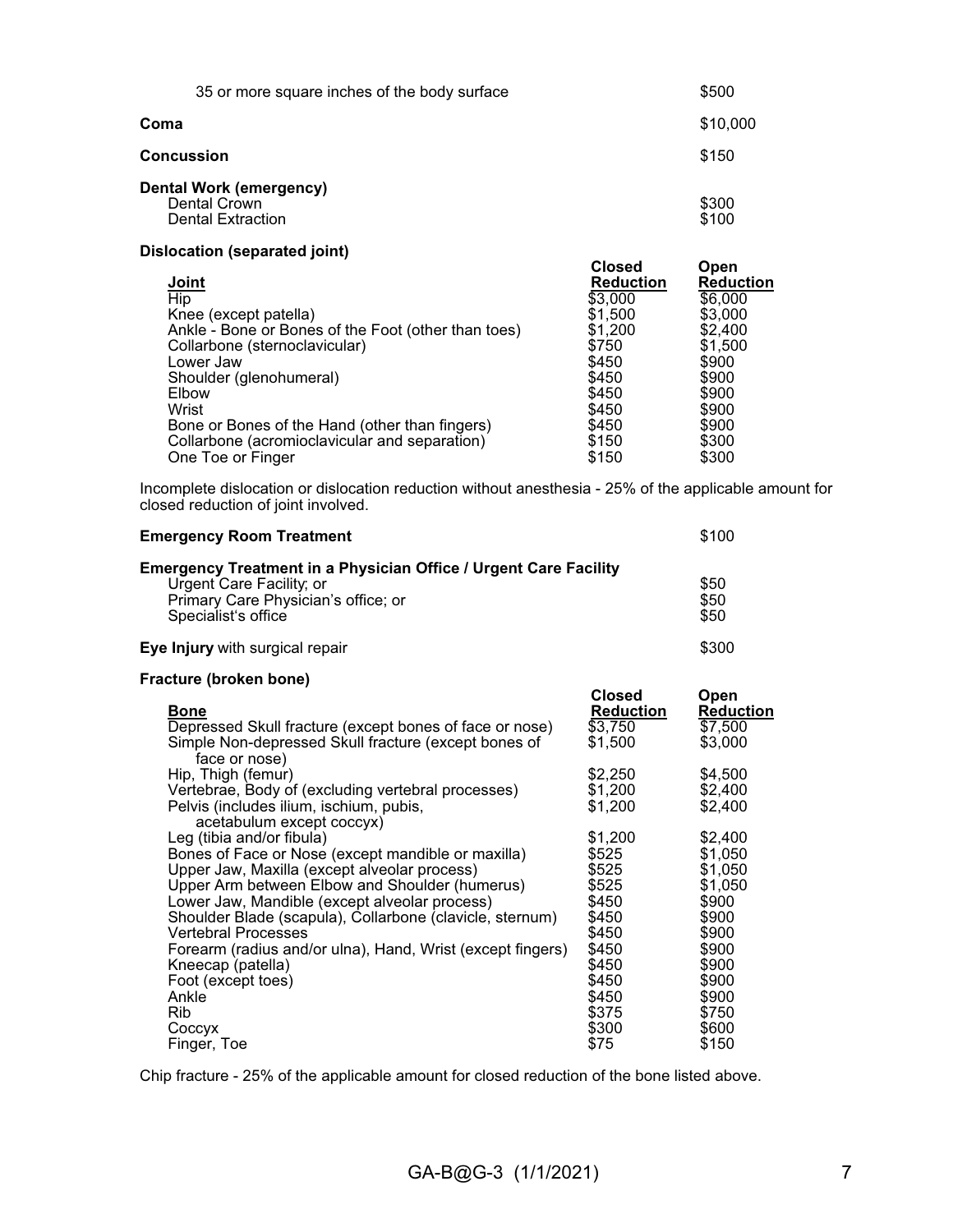| Hospitalization<br>Hospital Admission; or<br>Hospital Intensive Care Unit Admission<br>Hospital Confinement; or<br>Hospital Intensive Care Unit Confinement                                                                                                                                     | \$1,000<br>\$1,500<br>\$100<br>\$200 |
|-------------------------------------------------------------------------------------------------------------------------------------------------------------------------------------------------------------------------------------------------------------------------------------------------|--------------------------------------|
| <b>Knee Cartilage</b><br>Torn with surgical repair<br>Exploratory without repair                                                                                                                                                                                                                | \$750<br>\$150                       |
| Laceration<br>Laceration(s)<br>Repaired by stitches:<br>Total of all lacerations is less than two inches (5.08 centimeters) long<br>Total of all lacerations is two to six inches (5.08 to 15.24 centimeters) long<br>Total of all lacerations is over six inches (over 15.24 centimeters) long | \$25<br>\$75<br>\$300<br>\$600       |
| Lodging                                                                                                                                                                                                                                                                                         | \$150                                |
| <b>Medical Imaging</b>                                                                                                                                                                                                                                                                          | \$200                                |
| Open Abdominal and Thoracic / Hernia<br>Open abdominal or thoracic surgery<br>Hernia with surgical repair<br>Exploratory without repair                                                                                                                                                         | \$1,500<br>\$150<br>\$150            |
| <b>Outpatient Surgery Facility Service</b>                                                                                                                                                                                                                                                      | \$300                                |
| <b>Pain Management</b>                                                                                                                                                                                                                                                                          | \$100                                |
| <b>Physician Follow-up Visit</b><br>Urgent Care Facility; or<br>Primary Care Physician's office; or<br>Specialist's office                                                                                                                                                                      | \$50<br>\$50<br>\$50                 |
| <b>Prosthetic Device / Artificial Limb</b><br>One<br>More than one                                                                                                                                                                                                                              | \$750<br>\$1,500                     |
| <b>Rehabilitation Unit Confinement</b>                                                                                                                                                                                                                                                          | \$100                                |
| <b>Ruptured Disc with surgical repair</b>                                                                                                                                                                                                                                                       | \$800                                |
| Tendon / Ligament / Rotator Cuff<br>One with surgical repair<br>Two or more with surgical repair<br>Exploratory without repair                                                                                                                                                                  | \$800<br>\$1,200<br>\$150            |
| <b>Therapy Services</b><br>Occupational, Physical, or Speech Therapy                                                                                                                                                                                                                            | \$35                                 |
| Transportation (plane, car, bus or train)                                                                                                                                                                                                                                                       | .40 per mile                         |

#### **SOME LOSSES MAY NOT BE COVERED UNDER THIS POLICY**.

#### **OTHER FEATURES**

**Portability** 

**The above items are only highlights of this policy. For a full description of your coverage, continue reading your certificate of coverage and if you make contributions for your coverage, refer to your confirmation of coverage. The plan includes enrollment, risk management and other support services related to your employer's benefit program.**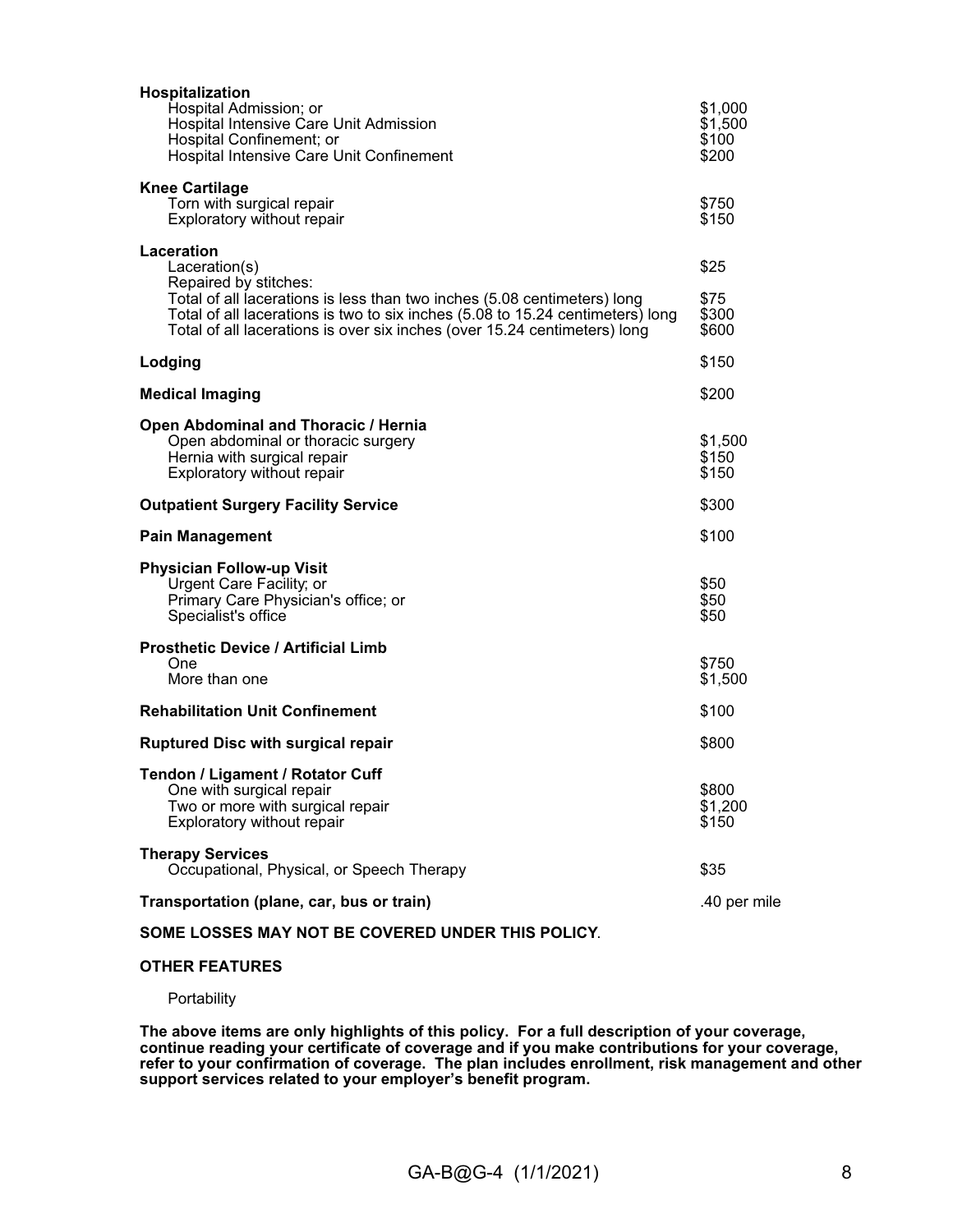## **CLAIM INFORMATION**

**Notice of Claim.** Notice of claim should be sent to Unum within 90 days after the date of the accident for which a benefit is claimed or the date of **Covered Loss** for which a benefit is claimed, or as soon as is reasonably possible. If notice is not reasonably possible to provide within 90 days, it must be given no later than one year after the time notice of claim is required. These time limits will not apply during any time period **You** or **Your** authorized representative lacks the legal capacity to give Unum notice of claim. Notice should be sent to Unum at **Our** home office. If you submit a claim before notification of Unum's decision on any coverage amount requiring **Evidence of Insurability**, the amount of coverage applicable to the claim will be determined as if Unum's final underwriting decision had been made prior to the date of the accident or date of covered loss.

**Claim Forms.** When Unum receives a notice of claim, claim forms will be sent for filing proof of claim within 15 days. If claim forms are not sent within 15 days, the proof of claim requirements will be met if **We** receive a written statement of the nature and extent of the loss as required in the proof of claim section. Claim forms are also available from your employer.

**Proof of Claim.** Proof of claim must include documentation furnished by a **Physician** and supported by clinical, radiological, histological, pathological, and/or laboratory evidence. It may also include one or more of the following: a physician's bill, a **Hospital** bill, or other proof of charges.

If it is not reasonably possible to give proof of claim within 90 days after the date of the accident for which a benefit is claimed or date of covered loss for which a benefit is claimed, it must be given no later than one year after the time proof of claim is required. These time limits will not apply during any time period the **Insured** or the insured's authorized representative lacks the legal capacity to give Unum proof of claim.

**Time of Payment of Claims.** After Unum receives, evaluates and processes proof of claim, Unum will pay any benefits due.

**Payment of Claims.** Benefits will be paid to you unless such benefits have been assigned. If you are not competent, Unum can pay up to \$2,000 to the person or institution that appears to have assumed your custody and main support. Any accrued benefits unpaid at your death will be paid to the named beneficiary, if any, otherwise to your estate. Unum will be discharged to the extent of any such payment made in good faith.

**Overpayments.** Unum has the right to recover any overpayments due to:

- fraud; and
- any error we make in processing a claim.

You must reimburse **Us** in full. We will determine the method by which the repayment is to be made.

Unum will not recover more money than the amount we paid you.

**Unpaid Premium.** Any unpaid premium due for your coverage under this policy may be recovered by us by offsetting against amounts otherwise payable to you, your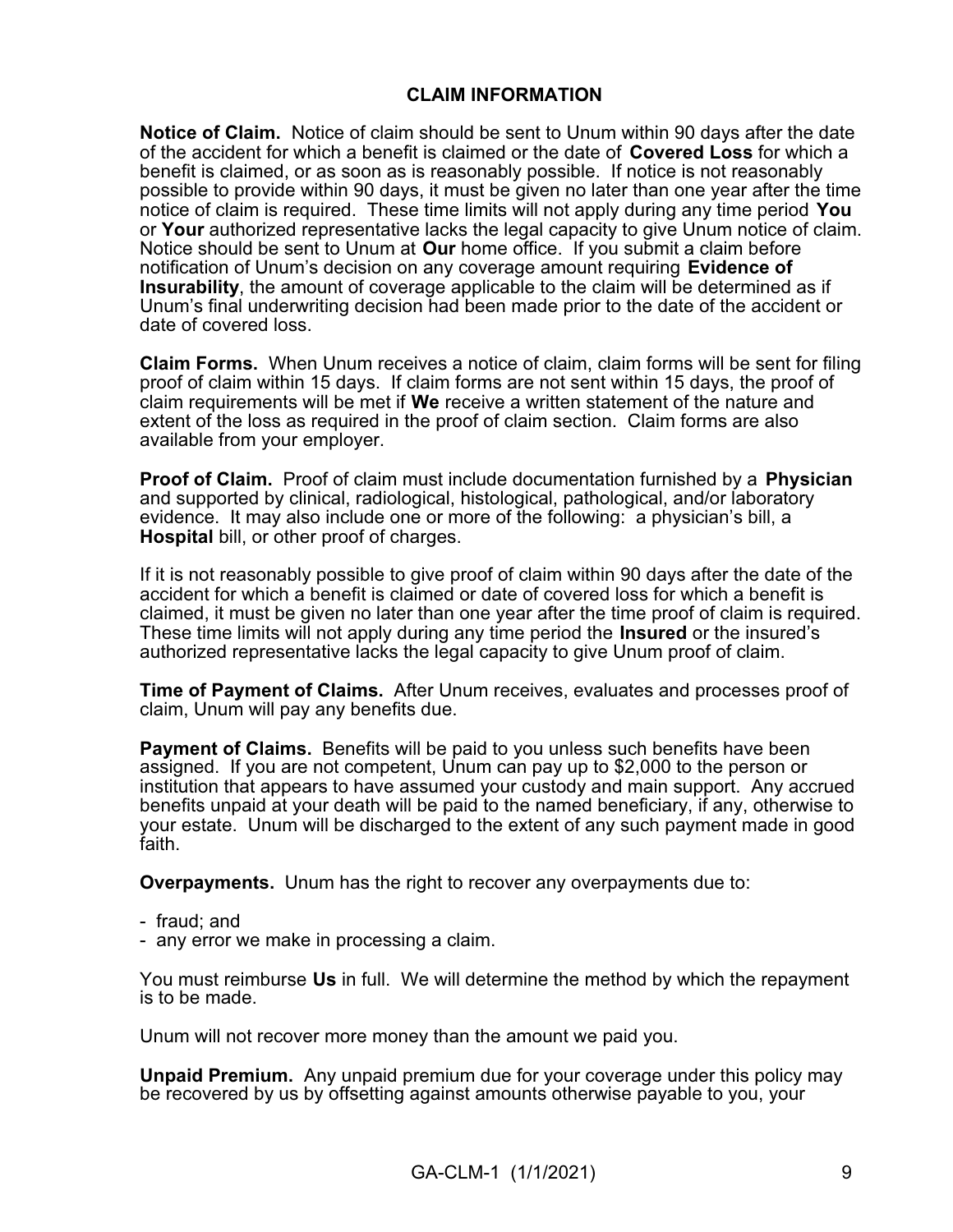beneficiary, or your legal representative(s) under this policy, or by other legally permitted means.

**Assignment.** The rights provided to you by the policy are owned by you, unless you assign your rights under the policy to an assignee.

We will recognize an assignee as the owner of the rights assigned only if:

- the assignment is in writing, signed by you, and acceptable to us in form; and
- a signed or certified copy of the written assignment has been received and registered by us at our home office.

We will not be responsible for the legal, tax or other effects of any assignment, or for any action taken under the policy provisions before receiving and registering an assignment.

**Physical Examinations and Autopsy.** We can require that the insured be examined by a physician of our choice at our expense as often as it is reasonably necessary while a claim is pending. In case of death, Unum will have the right and opportunity to request an autopsy where not forbidden by law.

**Legal Actions.** You or your authorized representative can start legal action regarding your claim 60 days after proof of claim has been given and up to 3 years from the time proof of claim was first required to have been given; or your claim was denied; or your benefits were terminated, unless otherwise provided under federal law.

Except as preempted by federal law, if an insured's claim is denied in whole or in part and administrative remedies under the policy have been exhausted, you have the right to have the claim newly reviewed in any court with jurisdiction and to a trial by jury, if such rights are mandated by state law.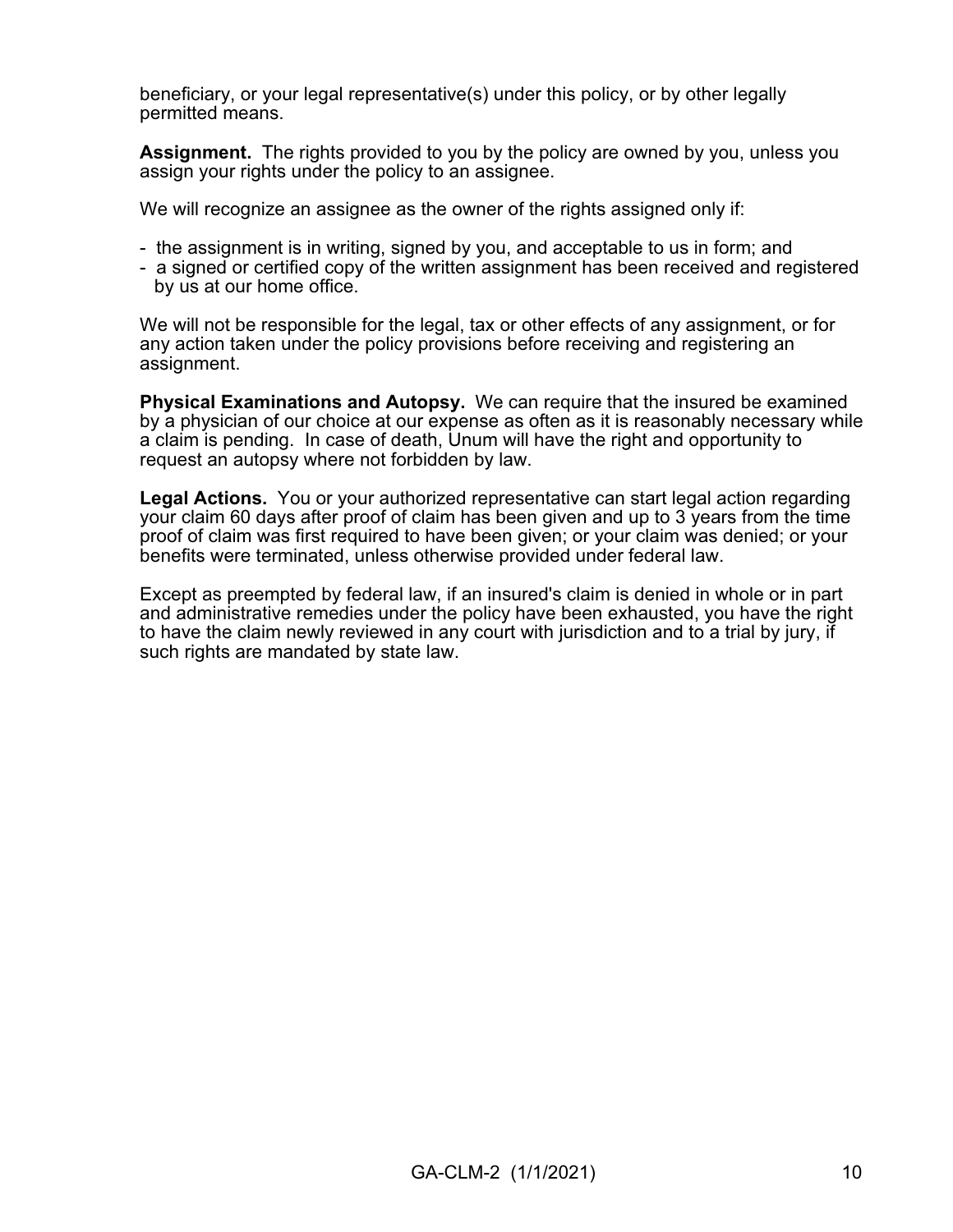## **GENERAL PROVISIONS**

## **ELIGIBILITY FOR COVERAGE**

### **Employee**

If you are working for your employer in an eligible group, you are eligible for coverage the later of:

- the policy effective date; or
- the day after you complete any applicable **Waiting Period**.

If your employment ends and you are rehired within 12 months, your previous work in an eligible group will apply toward the waiting period. All other policy provisions apply.

Unum will apply any period of work with your employer toward the waiting period to determine your eligibility date.

### **Spouse**

If you are covered under this policy, your **Spouse** is eligible for coverage on the later of:

- the date your coverage begins; or
- the date you first acquire a spouse.

You may not apply for coverage for your spouse if your spouse is covered as an employee.

### **Dependent Child(ren)**

If you are covered under this policy, your **Dependent Children** are eligible for coverage on the later of:

- the date your coverage begins; or
- the date you first acquire the dependent child.

If your spouse is an eligible employee, only one of you may apply for coverage on dependent child(ren).

## **Coverage Effective Date**

You may apply, at **Enrollment**, for coverage based on the benefits available as shown in the BENEFITS AT A GLANCE section. Evidence of Insurability may be required. When you apply for coverage or are covered under this policy, you are also eligible to apply for coverage on your spouse and dependent child(ren).

The insured's coverage will begin at 12:01 a.m. on the date shown on the confirmation of coverage, provided Unum has approved your application and any required evidence of insurability.

If you are absent from work on the date your coverage would normally begin due to **Injury**, or sickness, temporary **Layoff** or **Leave of Absence**, the proposed insured's coverage will begin on the date you return to active employment.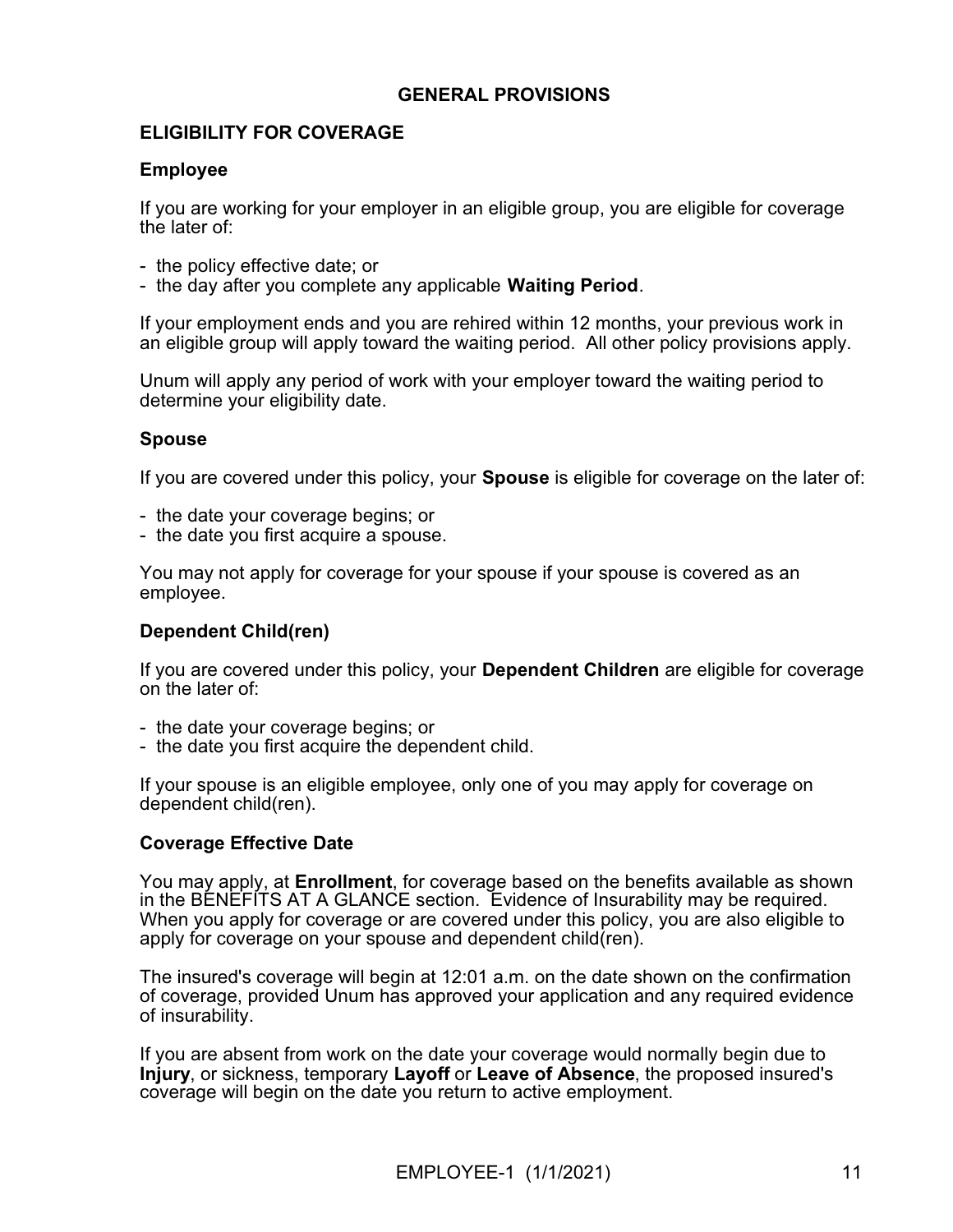## **Newborn Coverage**

Your dependent children who are born or placed in your home for adoption while you are covered under this policy are covered for 31 days from the moment of live birth or date of placement in your home for adoption. If you do not have dependent child(ren) coverage at the time of the birth or placement in your home for adoption, you must notify Unum within 31 days of the newly eligible dependent child's birth or placement in your home for adoption and pay the required additional premium for your dependent child(ren)'s coverage to continue. If you have dependent child(ren) coverage at the time of the newly eligible dependent child's birth or placement in your home for adoption, it is not necessary for you to notify Unum or pay any additional premium.

## **Employer Changes to the Policy**

Once your coverage begins and you are in active employment or on a covered layoff or leave of absence, any coverage changes made by your employer, consistent with the options you select, will take effect on the date agreed upon by Unum and your employer.

If you are not in active employment due to injury or sickness, any coverage changes requested by your employer will begin on the date you return to active employment.

Coverage changes will not affect a **Payable Claim** that occurs prior to the effective date of the change.

### **Changes You Make to Your Coverage**

If changes in coverage are allowed, you may choose to:

- increase coverage based on the available benefits shown in the BENEFITS AT A GLANCE section;
- decrease coverage based on the available benefits shown in the BENEFITS AT A GLANCE section; or
- cancel coverage.

Evidence of insurability may be required.

Changes in coverage begin at 12:01 a.m. on the date shown on your confirmation of coverage. However, if you are absent from work due to injury, sickness, temporary layoff or leave of absence on the date your change in coverage would normally begin, changes in coverage that you make will begin on the date you return to active employment.

Changes in coverage will not affect a payable claim that occurs prior to the effective date of the change.

**Termination of Employee Coverage.** If you choose to cancel your coverage under the policy, your coverage ends on the first of the month following the date you provide notification to your employer.

Otherwise, your coverage under the policy ends on the earliest of the:

- date this policy is cancelled;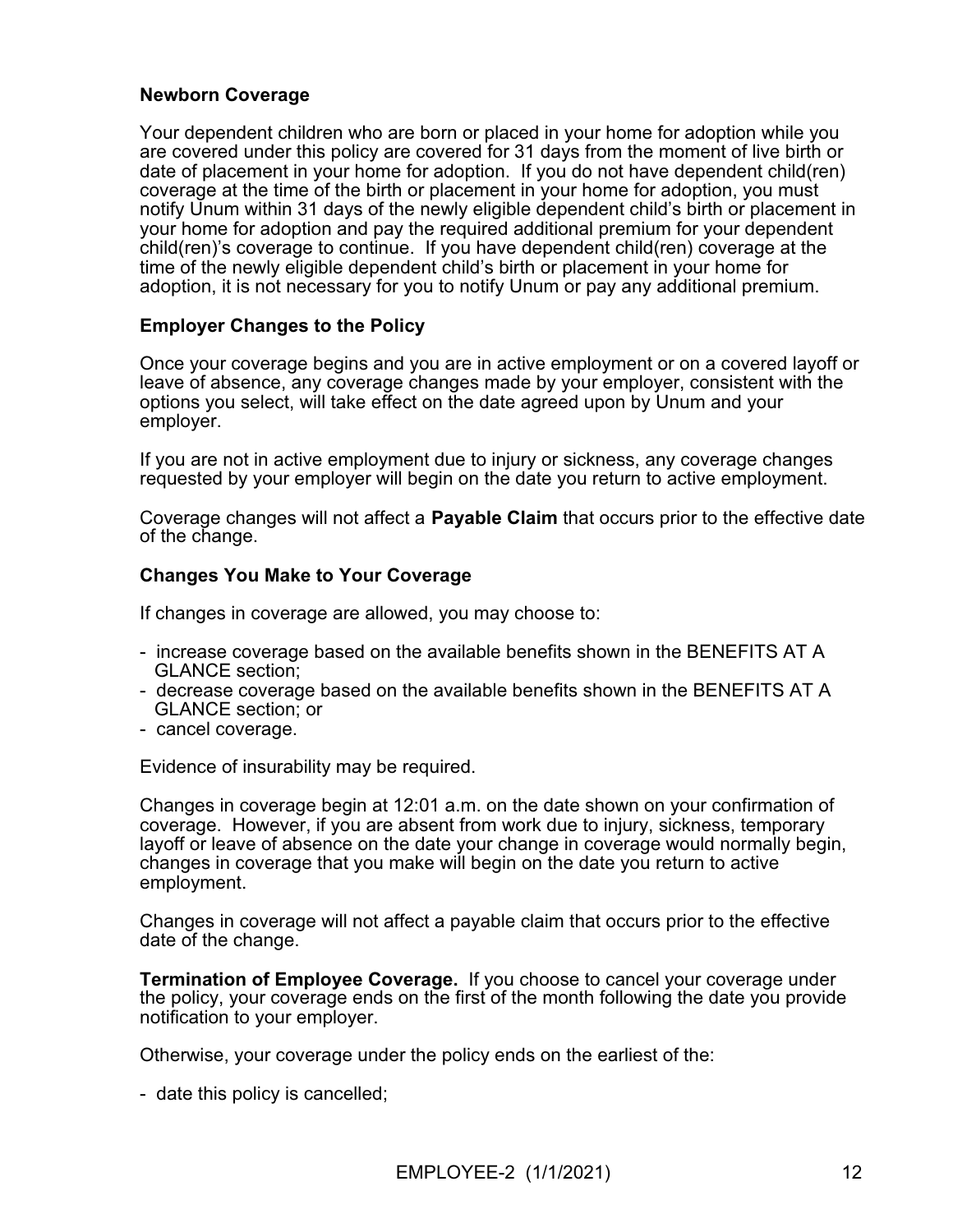- date you are no longer in an eligible group;
- date your eligible group is no longer covered;
- date of your death;
- last day of the period for which you made any required contributions; or
- last day you are in active employment. However, as long as premium is paid as required, coverage will continue if you elect to continue coverage under the Portability provision or in accordance with the layoff and leave of absence provisions of this policy.

Unum will provide coverage for a payable claim which occurs while you are covered under this policy.

**Termination of Spouse Coverage.** If you choose to cancel your spouse's coverage under the policy, coverage for your spouse ends on the first of the month following the date you provide notification to your employer.

Otherwise, spouse coverage under the policy ends on the earliest of the:

- date this policy is cancelled;
- date you are no longer in an eligible group;
- date your eligible group is no longer covered;
- date of your death;
- last day of the period for which you made any required contributions;
- last day you are in active employment. However, as long as premium is paid as required, coverage will continue if you elect to continue coverage under the portability provision or in accordance with the layoff and leave of absence provisions of this policy;
- date your coverage under the policy ends;
- date your spouse no longer meets the definition of spouse; or
- date of divorce or annulment.

Unum will provide coverage for a payable claim which occurs while your spouse is covered under the policy.

**Termination of Dependent Child(ren) Coverage.** If you choose to cancel your dependent child(ren)'s coverage under the policy, coverage for your dependent child(ren) ends on the first of the month following the date you provide notification to your employer.

Otherwise, dependent child(ren) coverage under the policy ends on the earliest of the:

- date this policy is cancelled;
- date you are no longer in an eligible group;
- date your eligible group is no longer covered;
- date of your death;
- last day of the period for which you made any required contributions;
- last day you are in active employment. However, as long as premium is paid as required, coverage will continue if you elect to continue coverage under the portability provision or in accordance with the layoff and leave of absence provisions of this policy;
- date your coverage under the policy ends; or
- date your dependent child(ren) no longer meets the definition of dependent child(ren).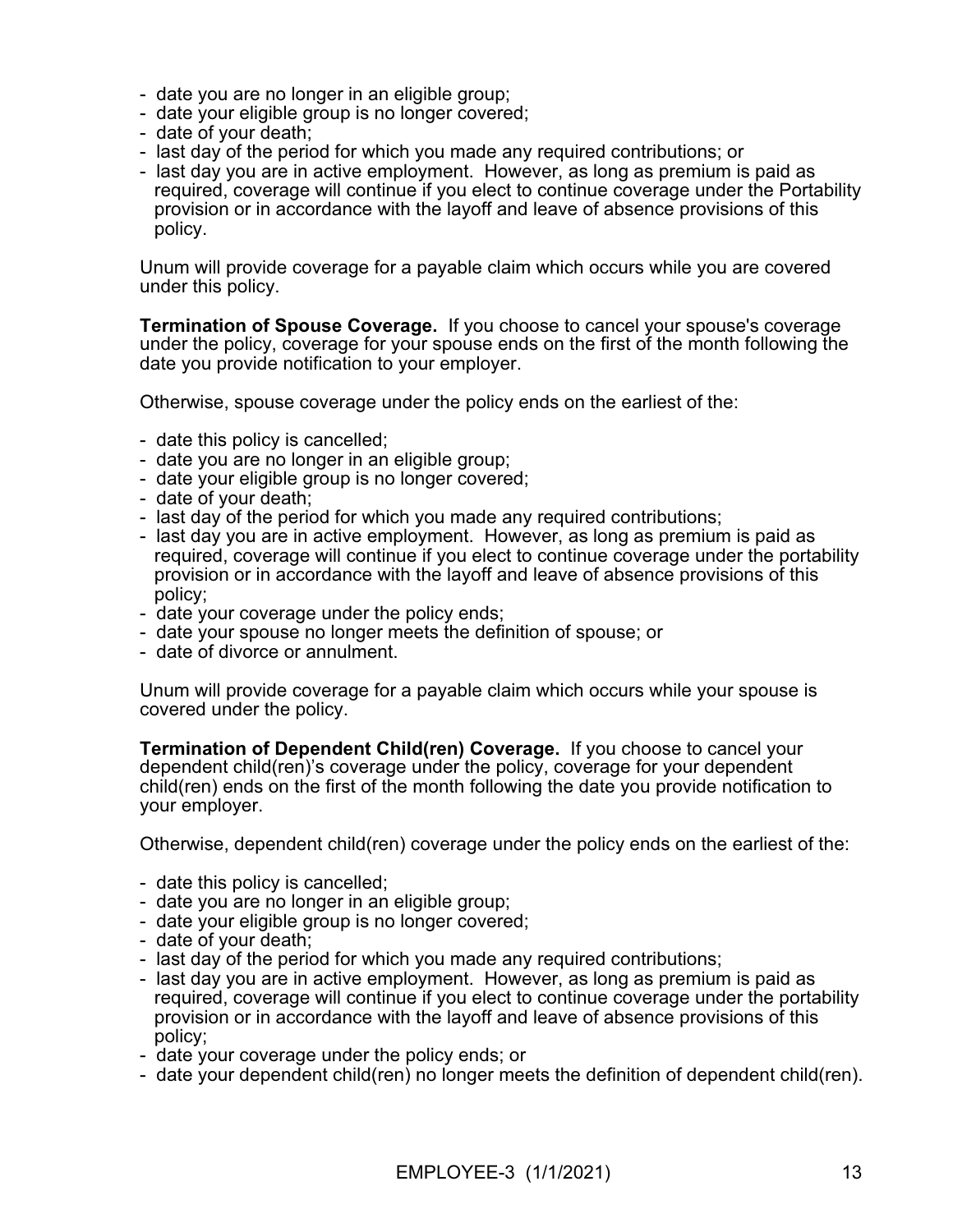Unum will provide coverage for a payable claim which occurs while your dependent child(ren) is covered under the policy.

**Layoff.** If you are on a temporary layoff, and if premium is paid, any insured will be covered through the end of the month that immediately follows the month in which your temporary layoff begins.

**Leave of Absence.** If you are on a leave of absence, other than for family or medical leave, and if premium is paid, any insured will be covered through the end of the month that immediately follows the month in which your leave of absence begins.

**Absence Due to Injury or Sickness.** If you are not working due to injury or sickness, and if premium is paid, any insured may continue to be covered subject to the Termination of Employee Coverage provision.

**Continuing Coverage while Employee is on Family and Medical Leave of Absence.** Unum will continue coverage in accordance with your Employer's Human Resource policy on family and medical leaves of absence if premium payments continue and your employer approved your leave in writing.

Coverage will be continued until the end of the latest of the leave period:

- required by the Federal Family and Medical Leave Act of 1993 and any amendments;
- required by applicable state law; or
- provided to you for an injury or sickness.

If your Employer's Human Resource policy does not provide for continuation of your coverage during a family and medical leave of absence, your coverage will be reinstated when you return to active employment.

Unum will not:

- apply a new waiting period; or
- require evidence of insurability.

**Insurance Fraud.** Unum wants to ensure you and your employer do not incur additional insurance costs as a result of the undermining effects of insurance fraud. Unum promises to focus on all means necessary to support fraud detection, investigation, and prosecution.

It is a crime if you knowingly, and with intent to injure, defraud or deceive Unum, or provide any information, including filing a claim that contains any false, incomplete or misleading information. These actions, as well as submission of materially false information, will result in denial of your claim, and are subject to prosecution and punishment to the full extent under state and/or federal law. Unum will pursue all appropriate legal remedies in the event of insurance fraud.

**Contestability of Statements in Application or Evidence of Insurability.** Unum considers any statements you make in a signed application or evidence of insurability form, or that your employer makes in the application process, a representation and not a warranty. If any of the statements you or your employer make are not complete and/or not true at the time they are made, we can: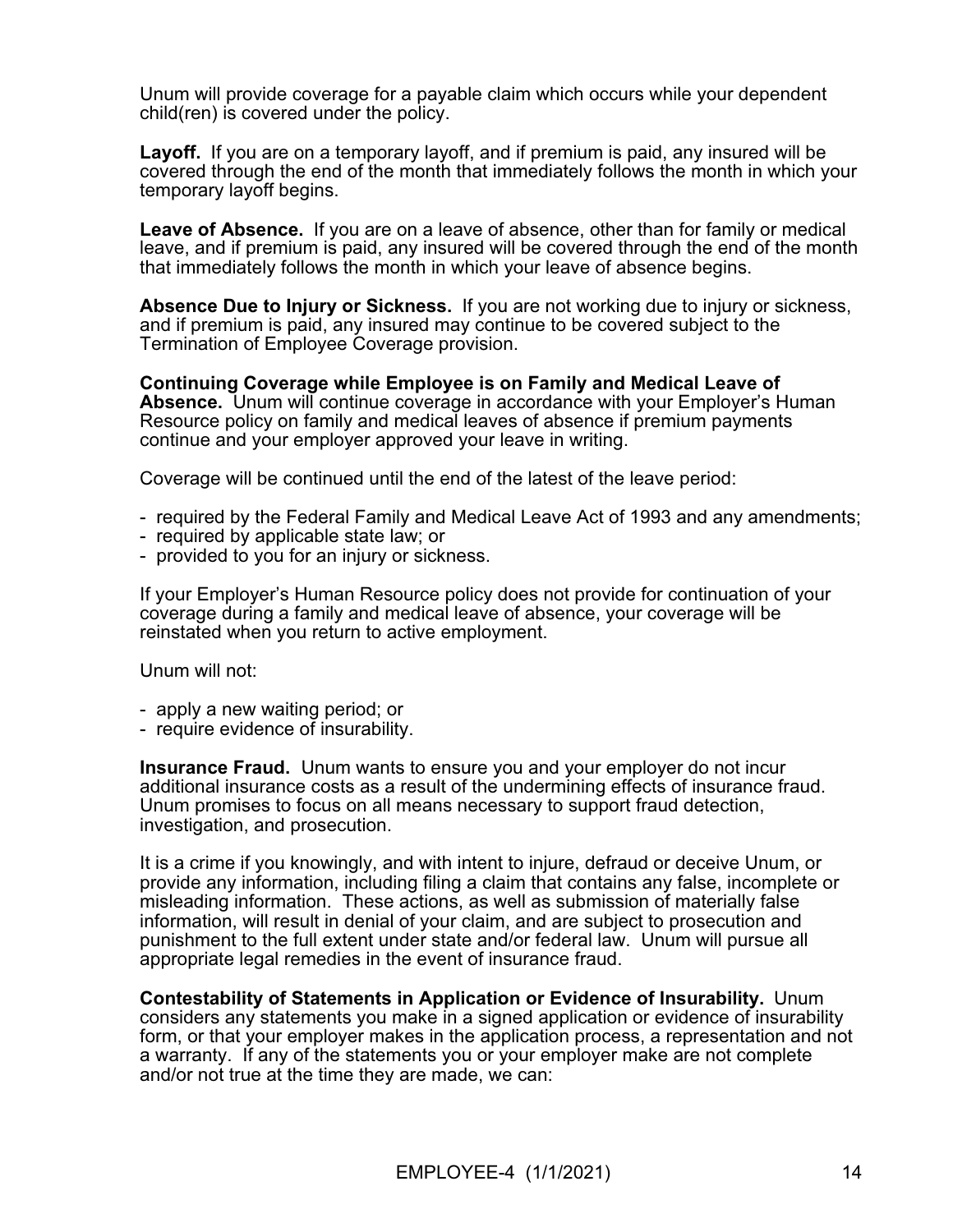- reduce or deny any claim; or
- cancel your coverage from the original effective date.

As a basis for doing this, we will use only statements made by the employer in the application process or statements made by you in a signed application or evidence of insurability form.

Except in the case of fraud, Unum can take action only in the first 2 years any insured's coverage is in force.

If the employer gives Unum information about you that is incorrect, Unum will:

- use the facts to decide whether you have coverage under the policy and in what amounts; and
- make a fair adjustment of the premium.

**Employer as Agent.** For purposes of this policy, the employer acts on its own behalf or as the employee's agent. Under no circumstances will the employer be deemed the agent of Unum.

**Communicating with You or Your Employer.** Unum may provide notices, information and other communications to you or your employer in written, or electronic or telephonic form.

**Workers Compensation or State Disability Insurance.** This policy does not replace or affect the requirements for coverage by any workers' compensation or state disability insurance.

**Cancellation or Modification of this Policy.** This **Policyholder** provision applies to your coverage. This policy can be cancelled by:

- Unum; or
- the Policyholder.

Unum may cancel or modify this policy if:

- our participation requirements are not met, as applicable;
- the Policyholder does not promptly provide Unum with information that is reasonably required:
- the Policyholder fails to perform any of its obligations that relate to this policy;
- the premium is not paid in accordance with the provisions of this policy that specify whether the Policyholder, the employee, or both, pay(s) the premiums;
- the Policyholder does not promptly report to us the names of any employees who are added or deleted from the eligible group;
- Unum determines that there is a significant change, in the size, occupation or age of the eligible group as a result of a corporate transaction such as a merger, divestiture, acquisition, sale or reorganization of the Policyholder and/or its employees;
- Unum provides 45 days notice at any time after the Initial Rate Guarantee for any reason; or
- Unum is notified of a change in Federal or State Law materially affecting the policy.

If Unum cancels or modifies this policy, for any of the reasons listed above, a written notice will be delivered to the Policyholder at least 45 days prior to the cancellation date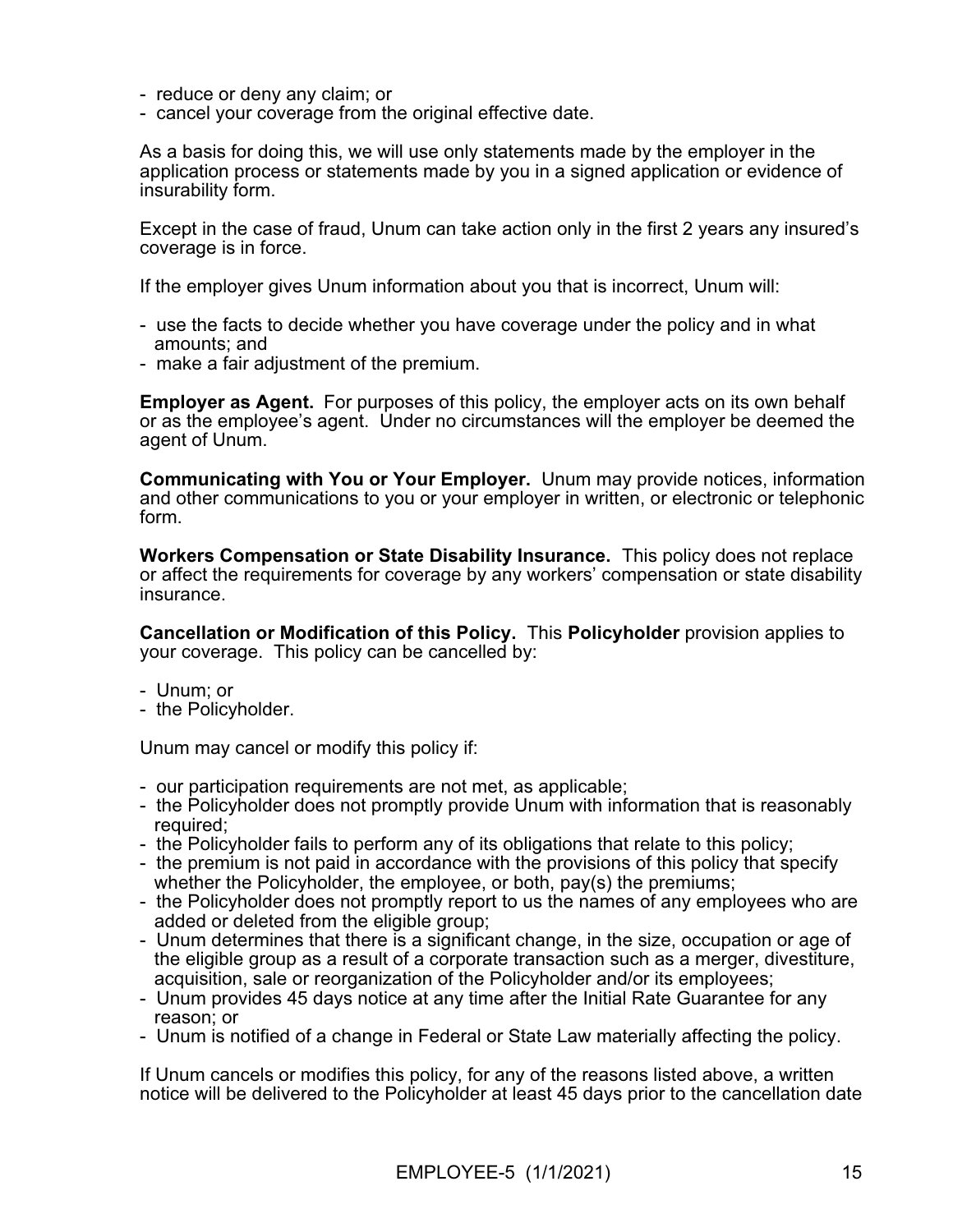or modification date. The Policyholder may cancel this policy if the modifications are unacceptable.

If any premium is not paid during the 31 day grace period, this policy will cancel automatically at the end of the grace period. The Policyholder is liable for premium for coverage during the grace period. The Policyholder must pay us all premiums due for the full period this policy is in force. In the event of termination, this policy may be reinstated only as agreed upon by Unum and the Policyholder. If Unum agrees to reinstate this policy, such reinstatement will not constitute waiver of the termination provision in the future.

The Policyholder may cancel this policy by written notice delivered to Unum at least 31 days prior to the cancellation date. When both the Policyholder and Unum agree, this policy can be cancelled on an earlier date. If Unum or the Policyholder cancels this policy, coverage will end at 12:00 midnight on the last day of coverage.

If this policy is cancelled, the cancellation will not affect a payable claim.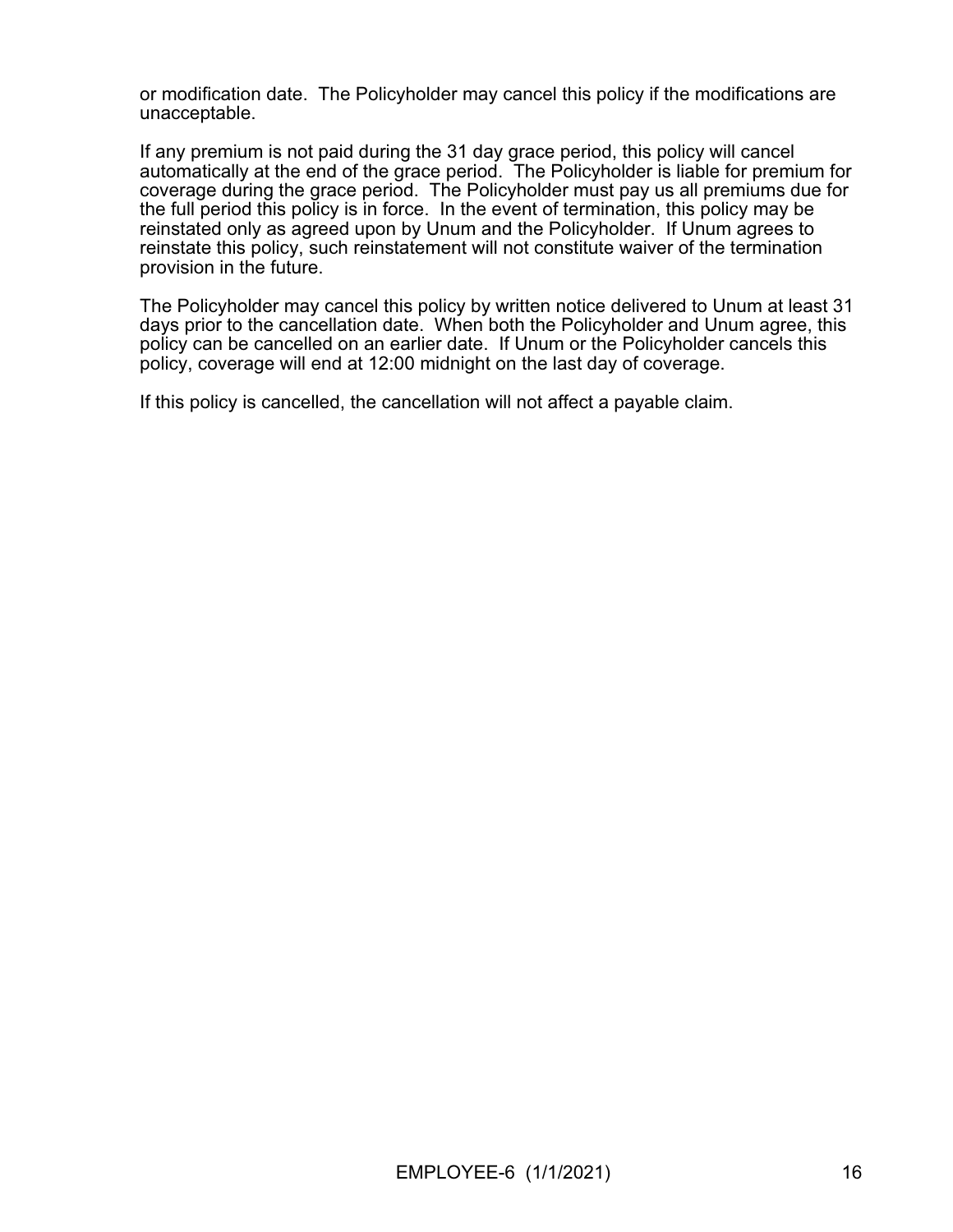## **BENEFIT INFORMATION**

### **Accidental Death**

Unum will pay the benefit shown in the BENEFITS AT A GLANCE section if an insured is injured as a result of a **Covered Accident** and the injury causes the insured to die within 90 days after the covered accident.

If we pay this benefit, we will not pay the Common Carrier benefit.

### **Accidental Death-Common Carrier**

Unum will pay the benefit shown in the BENEFITS AT A GLANCE section if any insured is injured as the result of a covered accident while a fare paying passenger on a **Common Carrier** and the injury causes the insured to die within 90 days after the covered accident.

If we pay this benefit, we will not pay the Accidental Death benefit.

### **Accidental Dismemberment**

### **Initial Accidental Dismemberment**

Unum will pay the benefit shown in the BENEFITS AT A GLANCE section for loss suffered as the result of a covered accident and which occurs within 90 days after the covered accident:

- Loss of a hand means that the hand is cut off through or above the wrist joint.
- Loss of a foot means that the foot is cut off through or above the ankle joint.
- Loss of a finger means that the finger is cut off at the joint proximate to the first interphalangeal joint where it is attached to the hand.
- Loss of a toe means that the toe is cut off at the joint proximate to the first interphalangeal joint where it is attached to the foot.

The Initial Accidental Dismemberment benefit will be payable once per insured per covered accident. Unum will not pay the Initial Accidental Dismemberment benefit and the Initial Accidental Loss benefit for the same covered accident.

### **Catastrophic Accidental Dismemberment**

Unum will pay the benefit shown in the BENEFITS AT A GLANCE section at the end of the Catastrophic Accidental Dismemberment Elimination Period if any insured:

- sustains Catastrophic Accidental Dismemberment as the result of a covered accident; and
- is under the appropriate care of a physician during the Catastrophic Accidental Dismemberment Elimination Period; and
- remains alive at the end of the Catastrophic Accidental Dismemberment Elimination Period.

**Catastrophic Accidental Dismemberment Elimination Period** means the period of 365 days after the date of a covered accident.

**Catastrophic Accidental Dismemberment** means an injury that within 365 days of the covered accident results in total and irrecoverable loss:

- Loss of a hand means that the hand is cut off through or above the wrist joint.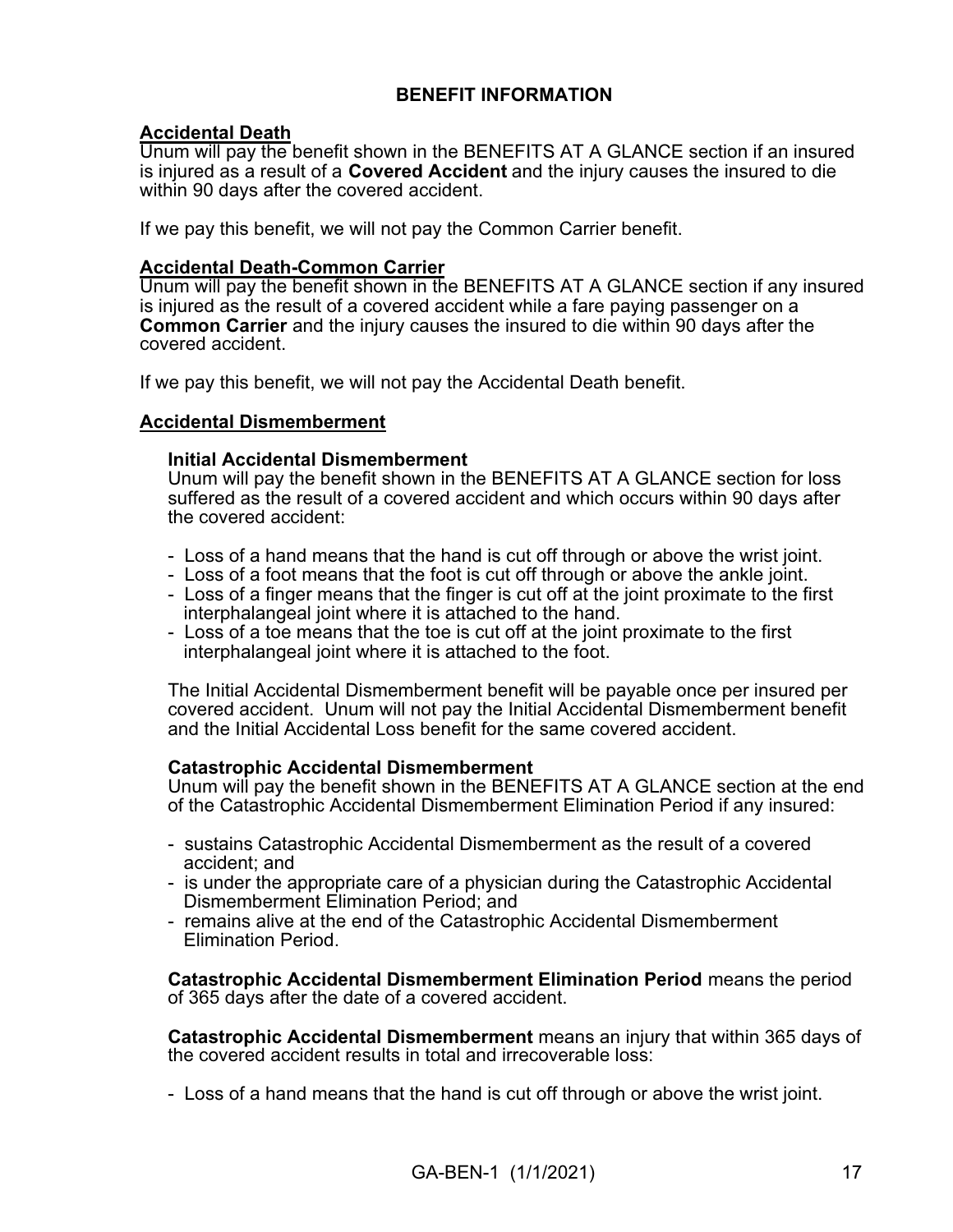- Loss of a foot means that the foot is cut off through or above the ankle joint.

The Catastrophic Accidental Dismemberment benefit will be payable once per lifetime per insured. Unum will not pay the Catastrophic Accidental Dismemberment and the Catastrophic Accidental Loss benefit to the same insured.

### **Accidental Loss**

### **Initial Accidental Loss**

Unum will pay the benefit shown in the BENEFITS AT A GLANCE section for loss suffered as the result of a covered accident and which occurs within 90 days after the covered accident.

Permanent paralysis as the result of a covered accident means the complete and permanent loss of the use of two or more limbs through paralysis for a continuous period of 90 days as confirmed by a physician. In the case of a transected spinal cord with supporting clinical and radiological evidence and no expectation of return of function, the continuous 90 days requirement specified above is waived.

Loss of sight of an eye means that at least 80 percent of vision is permanently lost.

Loss of hearing means deafness in at least one ear, such that it cannot be corrected to any functional degree by any procedure, aid or device.

The Initial Accidental Loss will be payable once per insured per covered accident. Unum will not pay the Initial Accidental Loss and the Initial Accidental Dismemberment benefit for the same covered accident.

### **Catastrophic Accidental Loss**

Unum will pay the benefit shown in the BENEFITS AT A GLANCE section at the end of the Catastrophic Accidental Loss Elimination Period if any insured:

- sustains a Catastrophic Accidental Loss as the result of a covered accident; and
- is under the appropriate care of a physician during the Catastrophic Accidental Loss Elimination Period; and
- remains alive at the end of the Catastrophic Accidental Loss Elimination Period.

**Catastrophic Accidental Loss Elimination Period** means the period of 365 days after the date of a covered accident.

**Catastrophic Accidental Loss** means an injury that within 365 days of the covered accident results in total and irrecoverable loss.

- Permanent Paralysis as the result of a covered accident means the complete and permanent loss of the use of two or more limbs through paralysis for a continuous period of 365 days as confirmed by a physician.
- The loss of sight means both eyes are totally blind and that no sight can be restored.
- The loss of hearing means deafness in both ears, such that it cannot be corrected to any functional degree by any procedure, aid or device.
- The loss of the ability to speak means loss of audible communication, such that it cannot be corrected to any functional degree by any procedure, aid or device.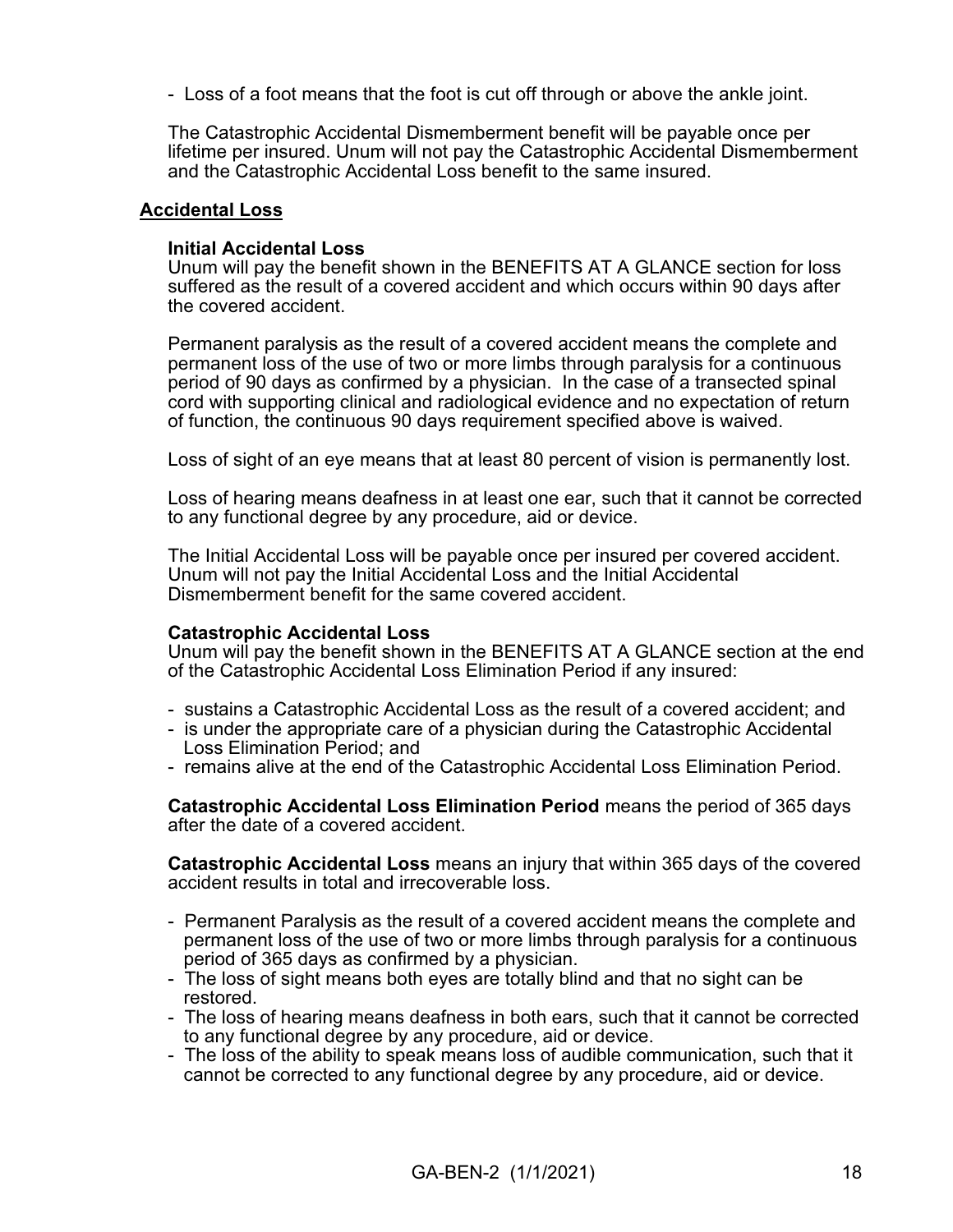The Catastrophic Accidental Loss benefit will be payable once per lifetime per insured. Unum will not pay the Catastrophic Accidental Loss benefit and the Catastrophic Accidental Dismemberment benefit to the same insured.

### **Ambulance, Air**

Unum will pay the benefit shown in the BENEFITS AT A GLANCE section if a licensed professional air ambulance company transports by air any insured to or from a hospital or between medical facilities where treatment for injuries is received as the result of a covered accident. The air ambulance transportation must be within 48 hours after the covered accident. Unum will pay this benefit once per insured per covered accident.

### **Ambulance, Ground**

Unum will pay the benefit shown in the BENEFITS AT A GLANCE section if a licensed professional ambulance company transports any insured by ground to or from a hospital or between medical facilities where treatment for injuries is received as the result of a covered accident. The ambulance transportation must be within 90 days after the covered accident. Unum will pay this benefit once per insured per covered accident.

### **Appliance**

Unum will pay the benefit shown in the BENEFITS AT A GLANCE section if an insured is injured as the result of a covered accident and a physician prescribes the use of a medical appliance as an aid in personal locomotion or mobility. For purposes of this benefit, appliance means a walking boot that extends above the ankle, brace for the neck, back or leg, cane, crutches, walker and wheelchair. The use of a medical appliance must begin within 90 days after the covered accident. Unum will pay this benefit once per insured per covered accident.

### **Blood / Plasma / Platelets**

Unum will pay the benefit shown in the BENEFITS AT A GLANCE section if an insured is injured as a result of a covered accident and receives the transfusion of blood/plasma/platelets. The blood/plasma/platelets must be administered within 90 days after the covered accident. Unum will pay this benefit once per insured per covered accident.

### **Burns**

Unum will pay the applicable benefit shown in the BENEFITS AT A GLANCE section if an insured receives burns as a result of a covered accident and is treated by a physician within 72 hours after the covered accident. Unum will pay one of the benefit amounts found in the BENEFITS AT A GLANCE section once per insured per covered accident. In the event the insured meets more than one of the burn classifications, Unum will pay the higher amount.

### **Burns - Skin Grafts**

Unum will pay the applicable benefit shown in the BENEFITS AT A GLANCE section if an insured receives a skin graft as a result of a covered accident. Unum will pay this benefit once per insured per covered accident. This benefit will not be paid for elective procedures and/or cosmetic surgery that are not the result of a covered accident.

### **Coma**

Unum will pay the benefit shown in the BENEFITS AT A GLANCE section if an insured is in a coma. Coma means a coma resulting from a severe traumatic brain Injury due to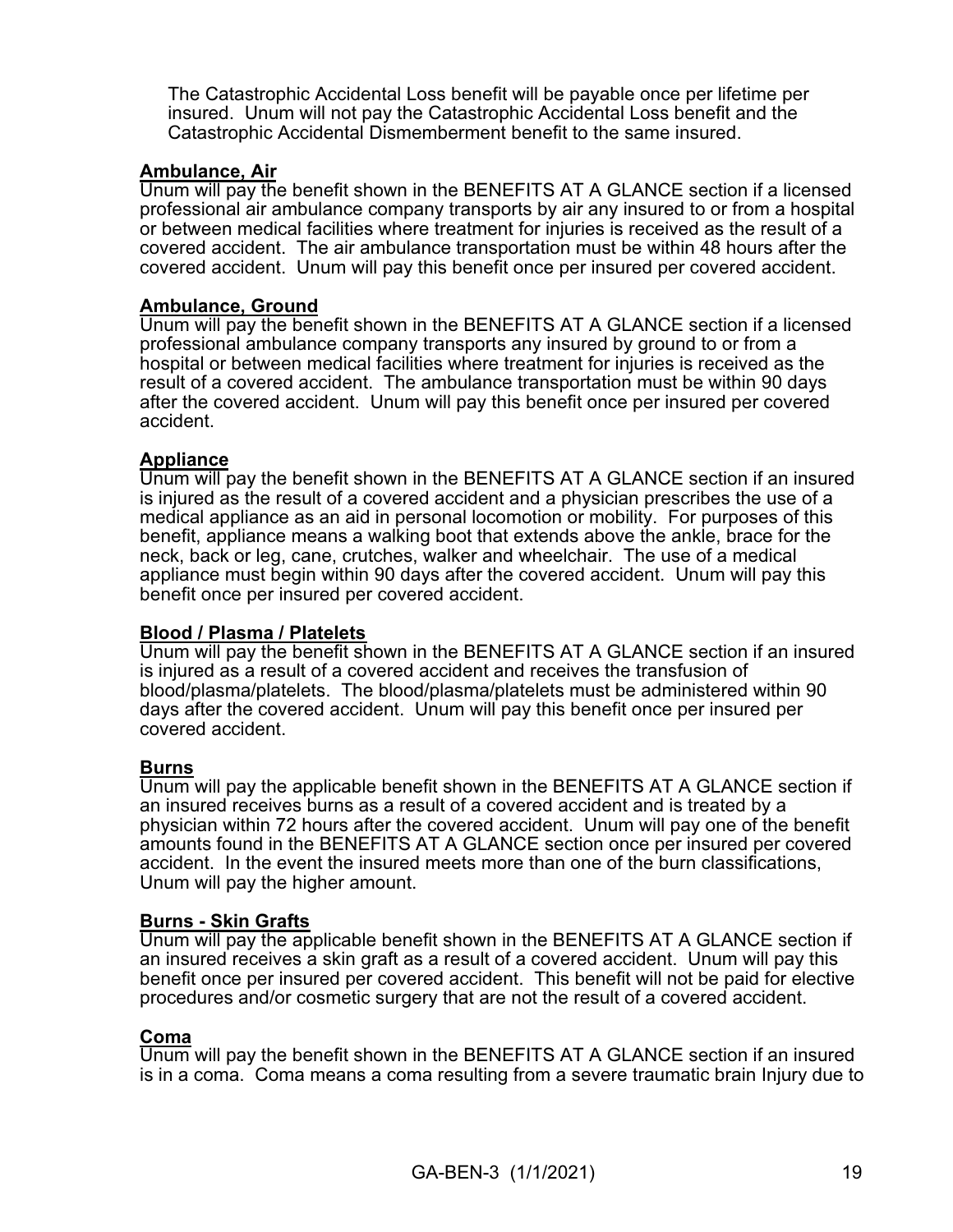a covered accident that results in a continuous state of profound unconsciousness lasting for a period of 14 or more consecutive days, characterized by the absence of:

- eye opening;
- verbal response; and
- motor response.

The condition must require intubation for respiratory assistance. Benefits will not be paid for a medically induced coma. Unum will pay this benefit once per insured per covered accident.

### **Concussion**

Unum will pay the benefit shown in the BENEFITS AT A GLANCE section if an insured sustains a concussion as the result of a covered accident and is diagnosed by a physician within 72 hours from the date of the covered accident. Unum will pay this benefit once per insured per covered accident.

### **Dental Work (emergency)**

Unum will pay the benefit shown in the BENEFITS AT A GLANCE section if an insured suffers a broken tooth as a result of a covered accident and is repaired by a dental crown and/or dental extraction. The dental services must begin within 60 days of the covered accident.

One dental crown and one dental extraction benefit are payable per insured per covered accident, regardless of the number of teeth involved.

### **Dislocation (separated joint)**

Unum will pay the benefit shown in the BENEFITS AT A GLANCE section if an insured is injured and suffers a dislocation as the result of a covered accident. A dislocation is a completely separated joint. It must be diagnosed as a dislocation by a physician within 90 days after the covered accident. The dislocation must be corrected by open (surgical) or closed (non-surgical) reduction.

#### **Dislocation due to a covered accident**

Unum will pay this benefit only for the first dislocation of a joint after the coverage effective date. Subsequent dislocations of the same joint after the coverage effective date will not be covered.

#### **Multiple dislocations due to a covered accident**

Unum will pay for each dislocation, but will pay no more than two times the benefit amount for the joint involved which has the highest benefit amount.

#### **Reduction by a physician without anesthesia**

Unum will pay 25% of the benefit shown in the BENEFITS AT A GLANCE section for a closed reduction of the joint involved.

#### **Incomplete dislocation diagnosed by a physician**

Unum will pay 25% of the benefit shown in the BENEFITS AT A GLANCE section for a closed reduction of the joint involved. An incomplete dislocation is a dislocation in which the joint is not completely separated.

### **Emergency Room Treatment**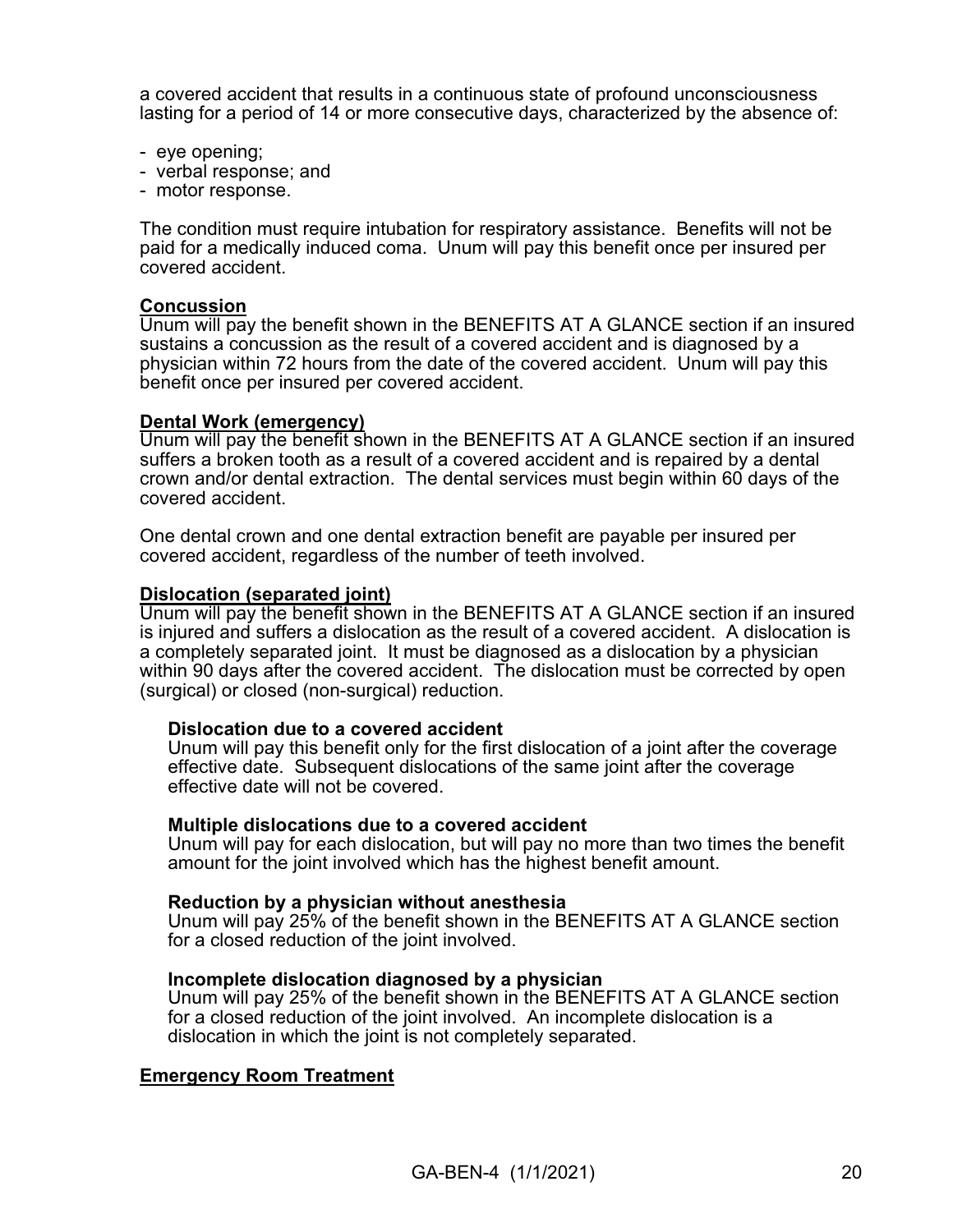Unum will pay the benefit shown in the BENEFITS AT A GLANCE section if an insured is injured as a result of a covered accident and requires initial examination and treatment by a physician in an **Emergency Room** within 72 hours after the covered accident.

Unum will pay this benefit once per insured per covered accident.

Unum will pay either the Emergency Room Treatment or the Emergency Treatment in a Physician Office/**Urgent Care Facility** for the initial treatment of a covered accident, but will not pay the Emergency Room Treatment benefit and the Emergency Treatment in Physician Office/Urgent Care Facility benefit for the same covered accident. Follow-up treatment prescribed by a physician will be paid under the Physician Follow-up Visit benefit.

## **Emergency Treatment in a Physician Office/Urgent Care Facility**

Unum will pay one of the benefits shown in the BENEFITS AT A GLANCE section if an insured is injured as a result of a covered accident and requires initial treatment and/or advice by a Primary Care Physician or Specialist in a physician's office (other than **Occupational, Speech or Physical Therapy**, or chiropractic treatment) or Urgent Care Facility. The initial treatment must be within 72 hours of the covered accident and the services provided must be the result of a covered accident and not for routine examinations or preventive testing.

Unum will pay this benefit once per insured per covered accident.

Unum will pay either the Emergency Treatment in a Physician Office/Urgent Care Facility or the Emergency Room Treatment for the initial treatment of a covered accident, but will not pay the Emergency Treatment in Physician Office/Urgent Care Facility benefit and the Emergency Room Treatment benefit for the same covered accident. Follow-up treatment prescribed by a physician will be paid under the Physician Follow-up Visit benefit.

## **Eye Injury**

Unum will pay the benefit shown in the BENEFITS AT A GLANCE section if an insured is injured as a result of a covered accident and suffers an eye injury. The eye injury must require surgery or the removal of a foreign object by a physician within 90 days after the covered accident. An examination with anesthesia will not be considered surgery.

Unum will pay this benefit once per insured per covered accident.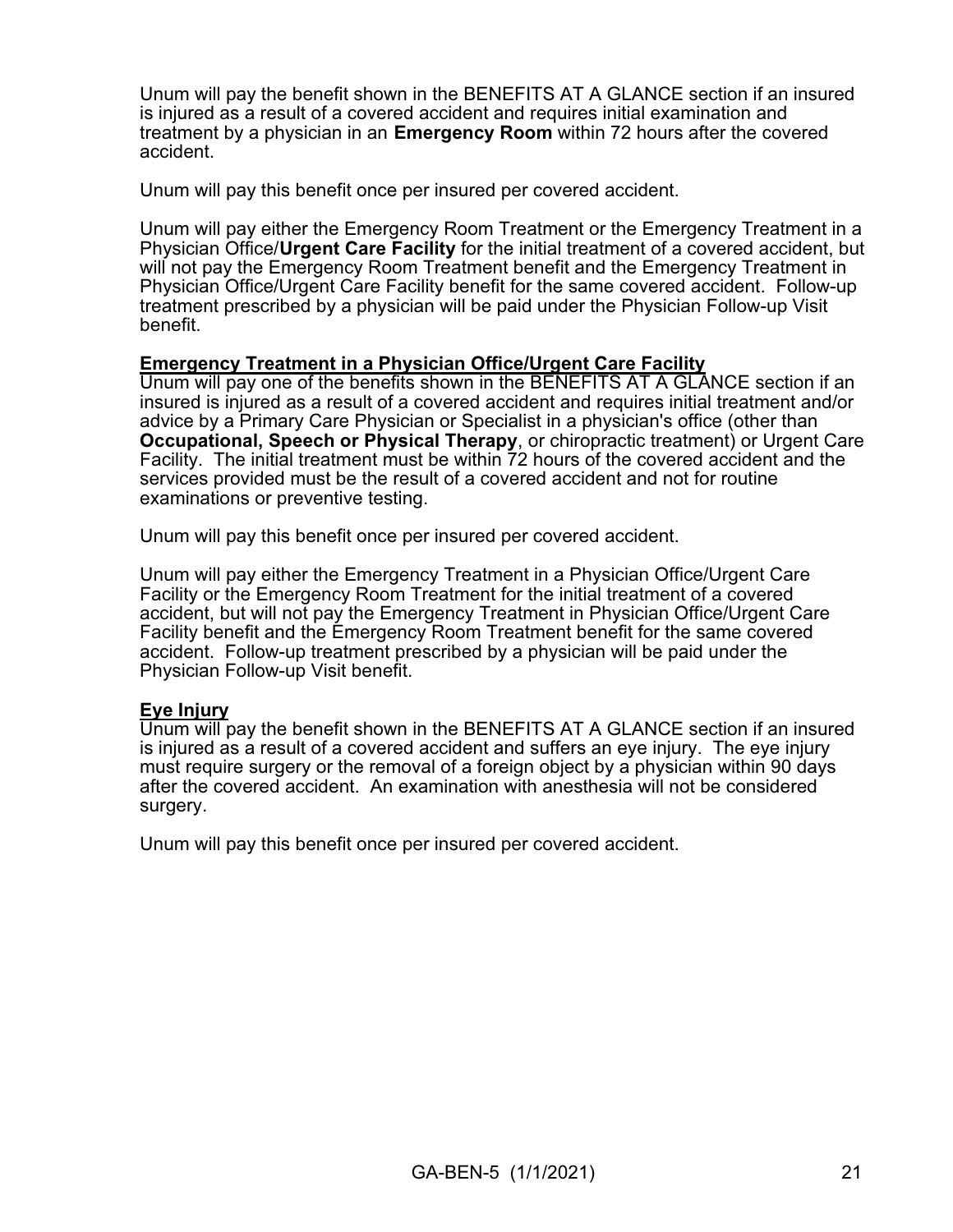## **Fracture (broken bone)**

Unum will pay the applicable benefit shown in the BENEFITS AT A GLANCE section if an insured suffers a fracture as a result of a covered accident. A fracture is a break in a bone which can be seen by X-ray. It must be diagnosed as a fracture by a physician within 90 days after the covered accident. The fracture must require open (surgical) or closed (non-surgical) reduction by a physician.

### **Fracture of one bone due to a covered accident**

Unum will pay this benefit only for the first fracture of any bone after the coverage effective date. If there are multiple fractures to the same bone, Unum will only pay one fracture benefit.

### **Fracture of multiple bones due to a covered accident**

Unum will pay for each fracture, but will pay no more than two times the benefit amount for the bone involved which has the highest benefit amount.

### **Chip fracture**

Unum will pay 25% of the benefit shown in the BENEFITS AT A GLANCE section for the closed reduction for the bone involved. A chip fracture is a fracture in which a piece of the bone is broken off near a joint at a place where a ligament is usually attached.

### **Hospitalization**

Unum will pay the benefit shown in the BENEFITS AT A GLANCE section if an insured is **Confined** to a hospital, a **Hospital Sub-Acute Intensive Care Unit**, or a **Hospital Intensive Care Unit** due to a covered accident.

Unum will not pay this benefit for:

- emergency room treatment;
- outpatient treatment; or
- a **Confinement** of less than 20 hours in an **Observation Unit**.

Unum will pay benefits for only one Hospital Confinement at a time even if it is caused by more than one covered accident.

If an insured is confined in a hospital, a hospital sub-acute intensive care unit or hospital intensive care unit, and becomes confined again within 90 days for the same or related condition, Unum will treat the confinement as a continuation of the prior confinement. If more than 90 days have passed between the periods of confinement, Unum will treat this confinement as a new confinement.

#### **Hospital Admission**

Unum will pay this benefit if the insured initially becomes confined to a hospital due to an injury within 180 days after the covered accident. Unum will pay this benefit once per insured per covered accident.

### **Hospital Intensive Care Unit Admission**

Unum will pay this benefit if the insured is admitted directly to a hospital intensive care unit due to an injury as the result of a covered accident. The insured must be confined in a hospital intensive care unit within 30 days after the covered accident. Unum will pay this benefit once per insured per covered accident.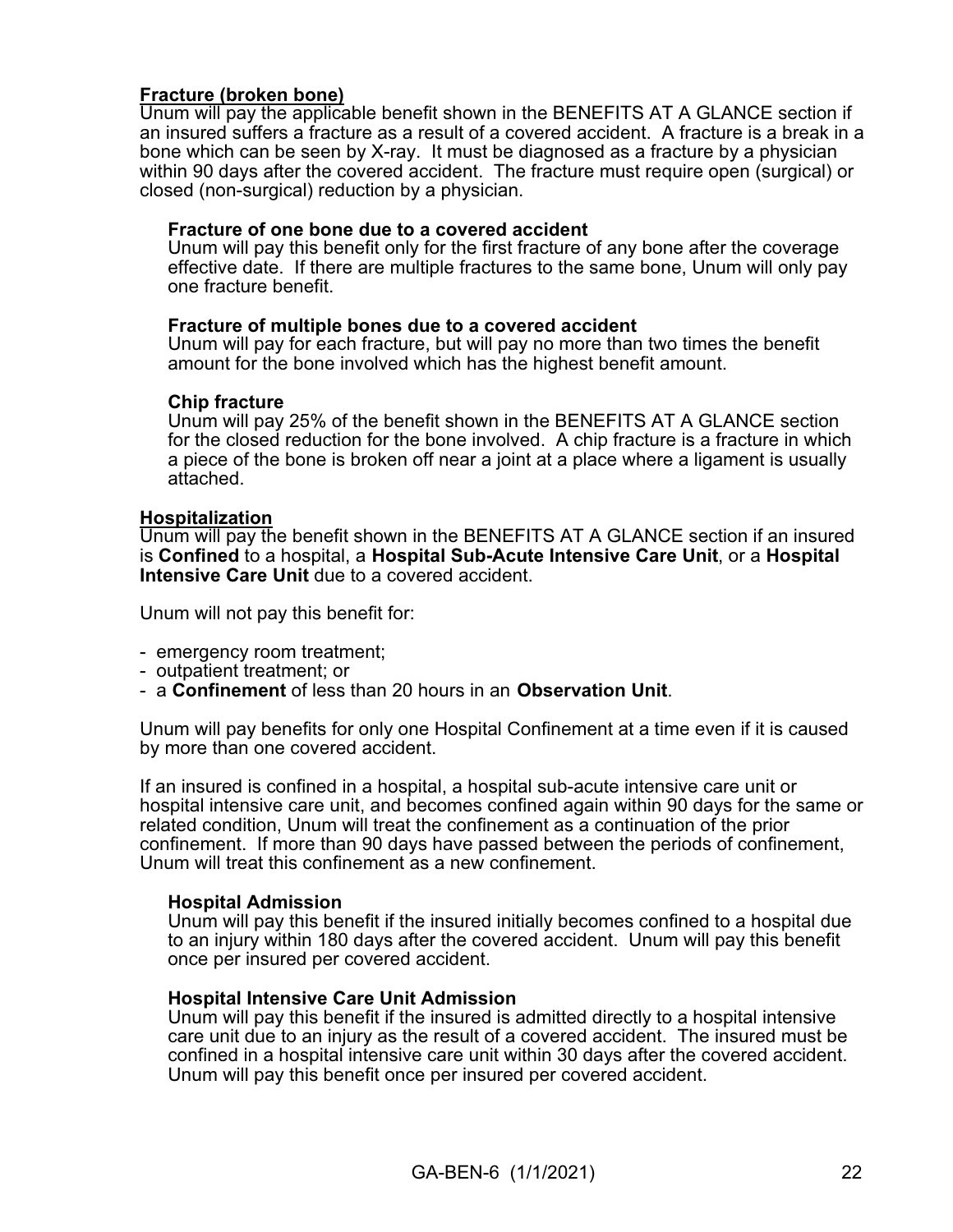Unum will only pay either the Hospital Admission benefit or the Hospital Intensive Care Unit Admission benefit once per insured per covered accident. If admitted directly to the hospital, then the Hospital Admission benefit shown in the BENEFITS AT A GLANCE section is payable. If admitted directly into the hospital intensive care unit, then the Hospital Intensive Care Unit Admission benefit shown in the BENEFITS AT A GLANCE is payable. Unum will not pay the Hospital Admission benefit and Hospital Intensive Care Unit Admission benefit for the same covered accident concurrently.

### **Hospital Confinement**

Unum will pay this benefit if the insured is confined to a hospital due to an injury within 180 days after the covered accident. Unum will pay benefits for Hospital Confinement up to 365 days per covered accident.

### **Hospital Intensive Care Unit Confinement**

Unum will pay this benefit if the insured becomes confined to a hospital intensive care unit due to an injury within 30 days after the covered accident. Unum will pay benefits for Hospital Intensive Care Unit Confinement up to 15 days per insured per covered accident:

- If any insured is confined in a hospital intensive care unit for more than 15 days, the Hospital Confinement benefit will begin on the 16th day. The total amount payable per covered accident will not exceed 365 days for Hospital Confinement and 15 days for Hospital Intensive Care Unit Confinement.
- If an insured is confined to a hospital intensive care unit that does not meet the definition in this policy of a hospital intensive care unit, Unum will pay the Hospital Confinement benefit.

Unum will pay either the Hospital Confinement benefit or the Hospital Intensive Care Unit Confinement benefit shown in the BENEFITS AT A GLANCE section.

## **Knee Cartilage**

Unum will pay the benefit shown in the BENEFITS AT A GLANCE section if an insured is injured as a result of a covered accident and suffers a torn knee cartilage (meniscus). It must be treated by a physician within 60 days after the covered accident and it must be repaired through surgery by a physician within one year after the covered accident. Unum will pay this benefit once per insured per covered accident.

If exploratory arthroscopic surgery is performed and no repair is done, or if the cartilage is shaved, Unum will pay the applicable amount listed in the BENEFITS AT A GLANCE section for exploratory surgery under the Knee Cartilage benefit once per insured per covered accident.

## **Laceration**

Unum will pay the benefit shown in the BENEFITS AT A GLANCE section if an insured is injured as a result of a covered accident and suffers a laceration. A laceration is a cut. The laceration must be repaired by a physician within 72 hours after the covered accident. The amount we pay will be based on the total length of all lacerations received in any one covered accident which require repair. If the laceration is severe enough to require stitches but the physician chooses to repair it in another way, Unum will pay the benefit as a laceration repaired with stitches. Unum will pay this benefit once per insured per covered accident.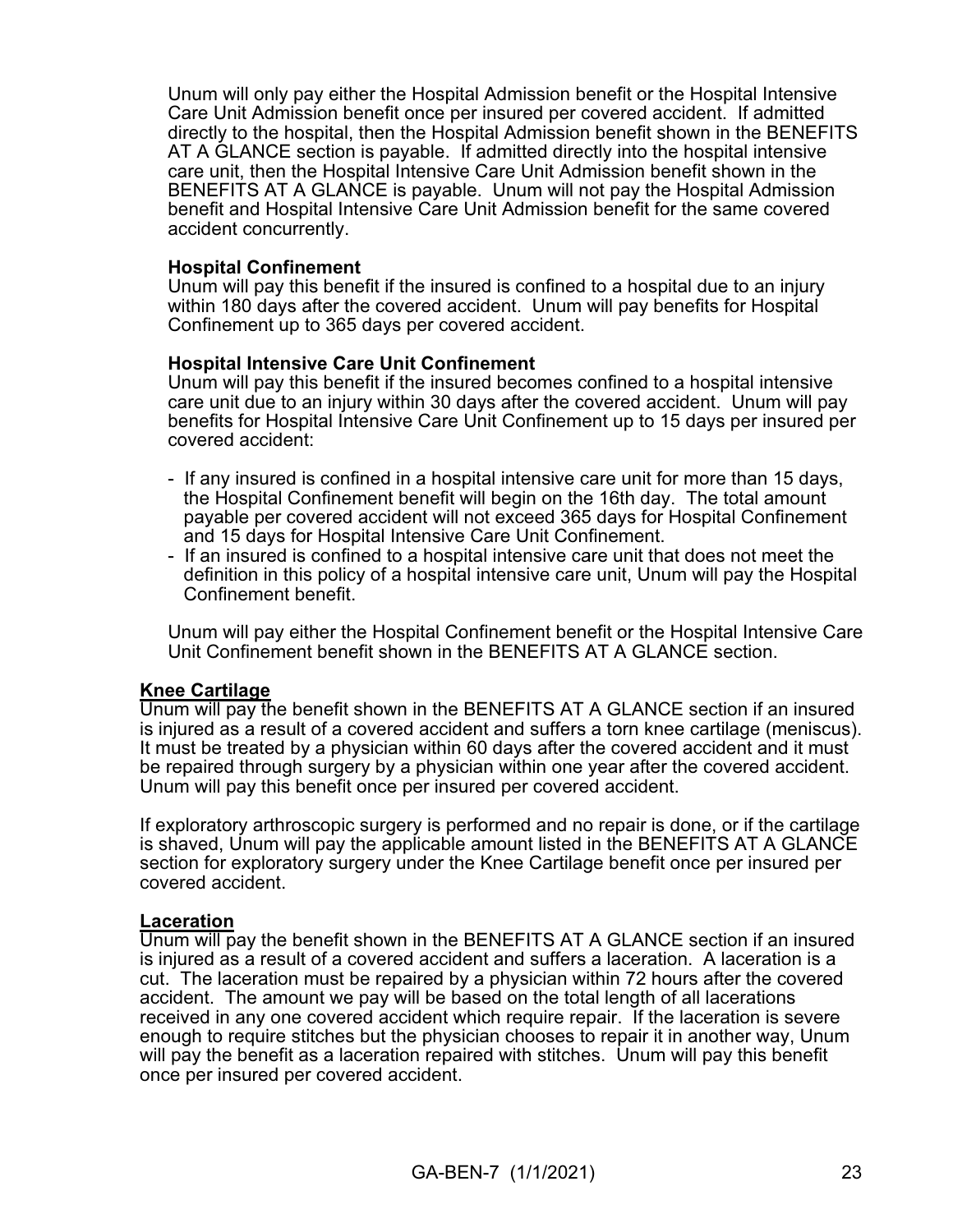## **Lodging**

Unum will pay the benefit shown in the BENEFITS AT A GLANCE section for one motel/hotel room for a companion to accompany the insured for up to 30 days per covered accident. Unum will pay this benefit per day if any insured is confined in a hospital as the result of a covered accident.

This benefit is payable only for motel/hotel stays during the period of time the insured is confined to the hospital. In order for this benefit to be payable, the hospital must be more than 50 miles from the residence of the insured.

### **Medical Imaging**

Unum will pay the benefit shown in the BENEFITS AT A GLANCE section if an insured is injured and receives a covered medical imaging test as the result of a covered accident. The test must be ordered by a physician and be performed in a medical facility within 180 days of the covered accident. Medical imaging tests covered under this policy are:

- Magnetic Resonance Imaging (MRI) or Magnetic Resonance (MR);
- Computed Tomography Scan (CT) or Computed Axial Tomography (CAT); or
- Electroencephalogram (EEG)

Unum will pay this benefit once per insured per covered accident.

### **Open Abdominal and Thoracic / Hernia**

Unum will pay the benefit shown in the BENEFITS AT A GLANCE section if an insured is injured as a result of a covered accident and undergoes open abdominal, or thoracic surgery other than hernia repair. The surgery must be performed within 72 hours of the covered accident to repair internal injuries. Unum will pay this benefit once per insured per covered accident.

Unum will pay the benefit shown in the BENEFITS AT A GLANCE section if any insured undergoes hernia surgery. The hernia must be diagnosed within 30 days of the covered accident and surgery must be performed within 60 days of the covered accident to repair a hernia received as a result of a covered accident.

If any insured has open abdominal and hernia surgery, or open thoracic and hernia surgery as a result of the same covered accident, Unum will only pay the Open Abdominal or Thoracic Surgery benefit.

If exploratory surgery is performed and no repair is done, Unum will pay the benefit listed in the BENEFITS AT A GLANCE section for exploratory surgery once per insured per covered accident.

### **Outpatient Surgery Facility Service**

Unum will pay the benefit shown in the BENEFITS AT A GLANCE section for an insured that has a surgery, as specified below, on an outpatient basis in a surgical center for the treatment of injuries due to a covered accident. This does not include surgery received in the emergency room or while confined in a hospital.

The following specified injuries must be treated by a physician within 60 days from the date of the covered accident and the specified surgery must be performed within:

- Knee Cartilage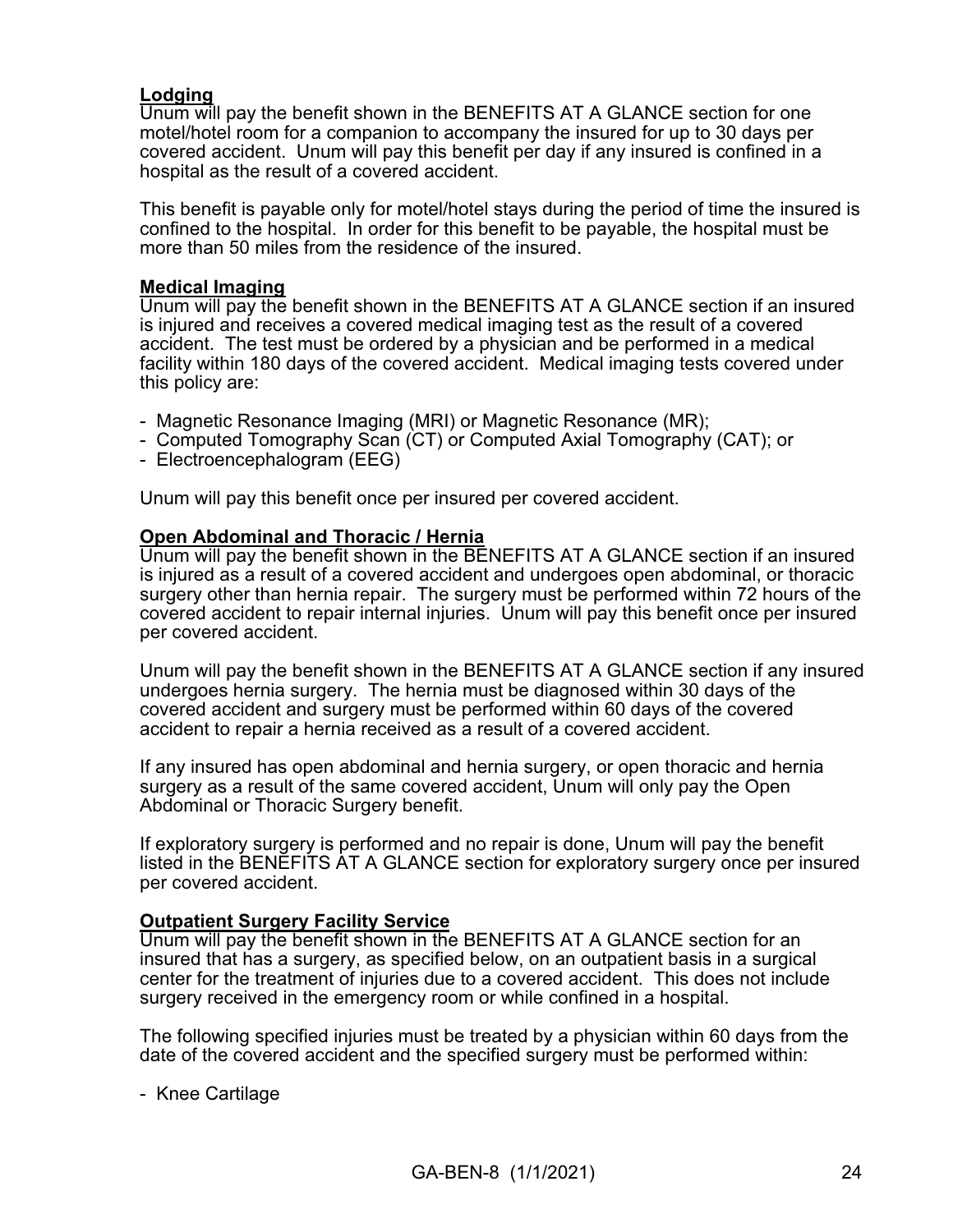One year after the covered accident.

- Ruptured Disc One year after the covered accident.
- Tendon / Ligament / Rotator Cuff 180 days after the covered accident.

The following specified injury and the specified surgery must be performed within:

- Eye Injury 90 days after the covered accident.

The following specified injury must be diagnosed within 30 days of the covered accident and the specified surgery must be performed within:

- Hernia

60 days after the covered accident.

Unum will only pay benefits for the first outpatient surgery per insured per covered accident, regardless of the number of surgical procedures performed.

## **Pain Management**

Unum will pay the benefit shown in the BENEFITS AT A GLANCE section if an insured is injured as a result of a covered accident and receives **Epidural Anesthesia**. The epidural anesthesia must be administered within 60 days after the covered accident. Unum will pay this benefit once per insured per covered accident.

### **Physician Follow-up Visit**

Unum will pay the benefit shown in the BENEFITS AT A GLANCE section if an insured receives initial treatment more than 72 hours after the covered accident or follow-up treatment (other than occupational, speech or physical therapy, or chiropractic treatment) that is recommended or advised by a Primary Care Physician or Specialist for injuries as the result of a covered accident.

Treatment must:

- begin within 60 days and be completed within 365 days of the covered accident;
- be due to injuries received as the result of a covered accident;
- occur in a Primary Care Physician's office, Specialist's office, Urgent Care Facility or Hospital on an outpatient basis; and
- not be for routine examinations or preventive testing.

Unum will pay this benefit up to a combined maximum of 2 visits per insured per covered accident. Unum will not pay the Emergency Room Treatment benefit or Emergency Treatment benefit and the Physician Follow-up Visit benefit for visits on the same day.

## **Prosthetic Device / Artificial Limb**

Unum will pay the benefit shown in the BENEFITS AT A GLANCE section if an insured is injured as a result of a covered accident and receives one or more prosthetic device(s)/artificial limb(s) when the insured loses a hand, foot or sight of an eye. The prosthetic device(s)/artificial limb(s) must be received within one year of the covered accident.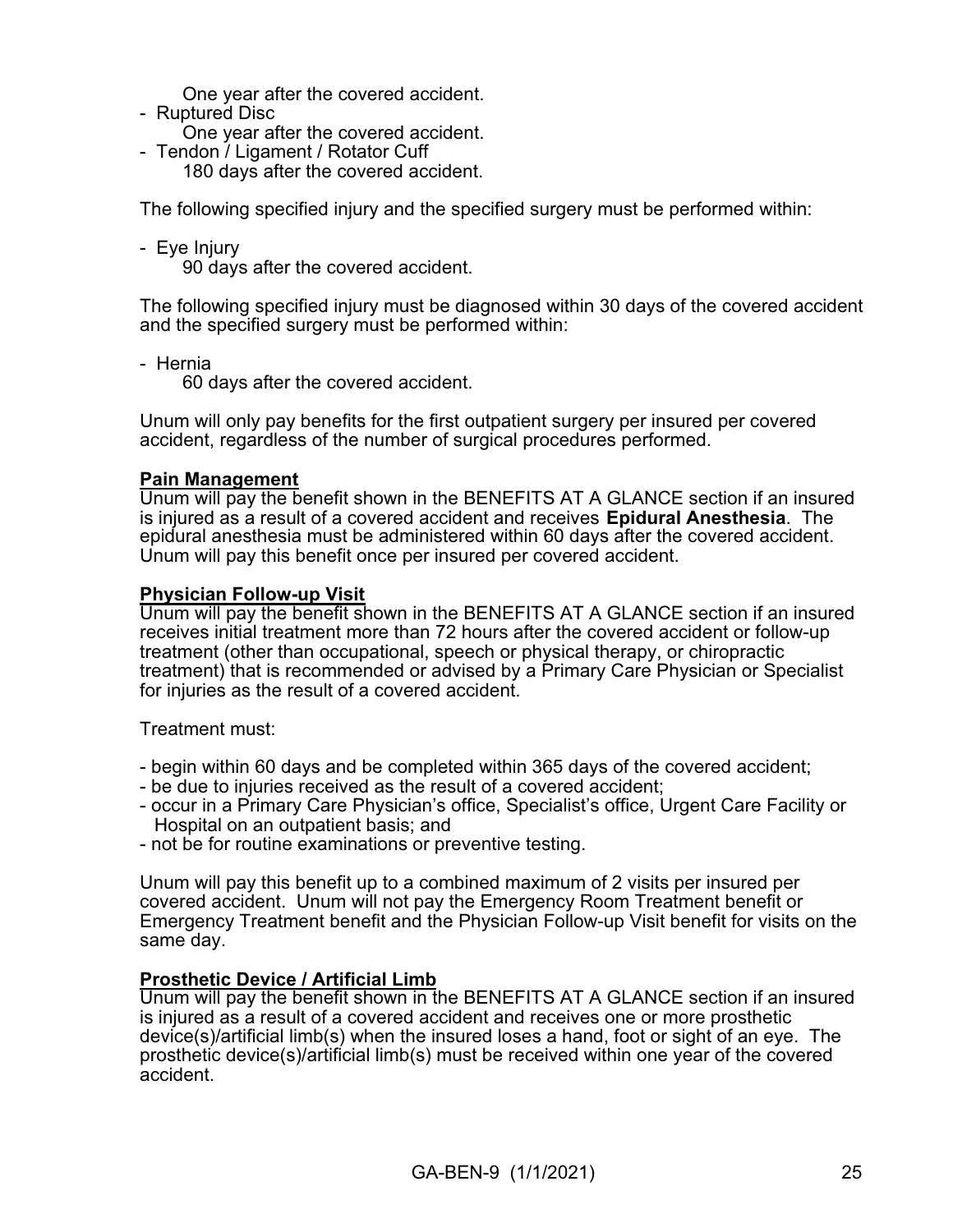Unum will pay this benefit once per insured per covered accident. This benefit is not payable for hearing aids, dental aids (including false teeth), eyeglasses, or cosmetic prostheses such as hair wigs. Unum will not pay for joint replacement such as an artificial hip or knee.

### **Rehabilitation Unit Confinement**

Unum will pay the benefit shown in the BENEFITS AT A GLANCE section for Rehabilitation Unit Confinement if an insured is transferred to a **Rehabilitation Unit** immediately after a period of hospital confinement due to a covered accident. We will pay this amount for each day of confinement in a rehabilitation unit, up to a maximum of 15 days per insured person per covered accident but not to exceed 30 days per calendar year.

Unum will not pay both the Rehabilitation Unit Confinement benefit and the Hospital Confinement benefit concurrently.

### **Ruptured Disc with surgical repair**

Unum will pay the benefit shown in the BENEFITS AT A GLANCE section if an insured is injured as a result of a covered accident and suffers a ruptured disc in the spine. It must be treated by a physician within 60 days from the date of the covered accident. It must be repaired through surgery by a physician within one year after the covered accident. Unum will pay this benefit once per insured per covered accident.

### **Tendon / Ligament / Rotator Cuff**

Unum will pay the benefit shown in the BENEFITS AT A GLANCE section if an insured suffers a torn, ruptured or severed tendon/ligament/rotator cuff as the result of a covered accident. It must be treated by a physician within 60 days after the covered accident and repaired through surgery by a physician within 180 days after the covered accident.

If exploratory surgery is performed and no repair is done, Unum will pay the applicable amount listed in the BENEFITS AT A GLANCE section for exploratory surgery once per insured per covered accident.

### **Therapy Services - Occupational, Physical and Speech**

Unum will pay the benefit shown in the BENEFITS AT A GLANCE section for an insured who receives occupational, physical or speech therapy as the result of a covered accident. Unum will pay up to a maximum of 6 visits per insured per covered accident. The therapy must begin within 90 days after the covered accident and must be completed within one year after the covered accident. All services must be prescribed by a physician and rendered by an **Occupational, Physical or Speech Therapist** and performed in an office or in a hospital on an inpatient or outpatient basis.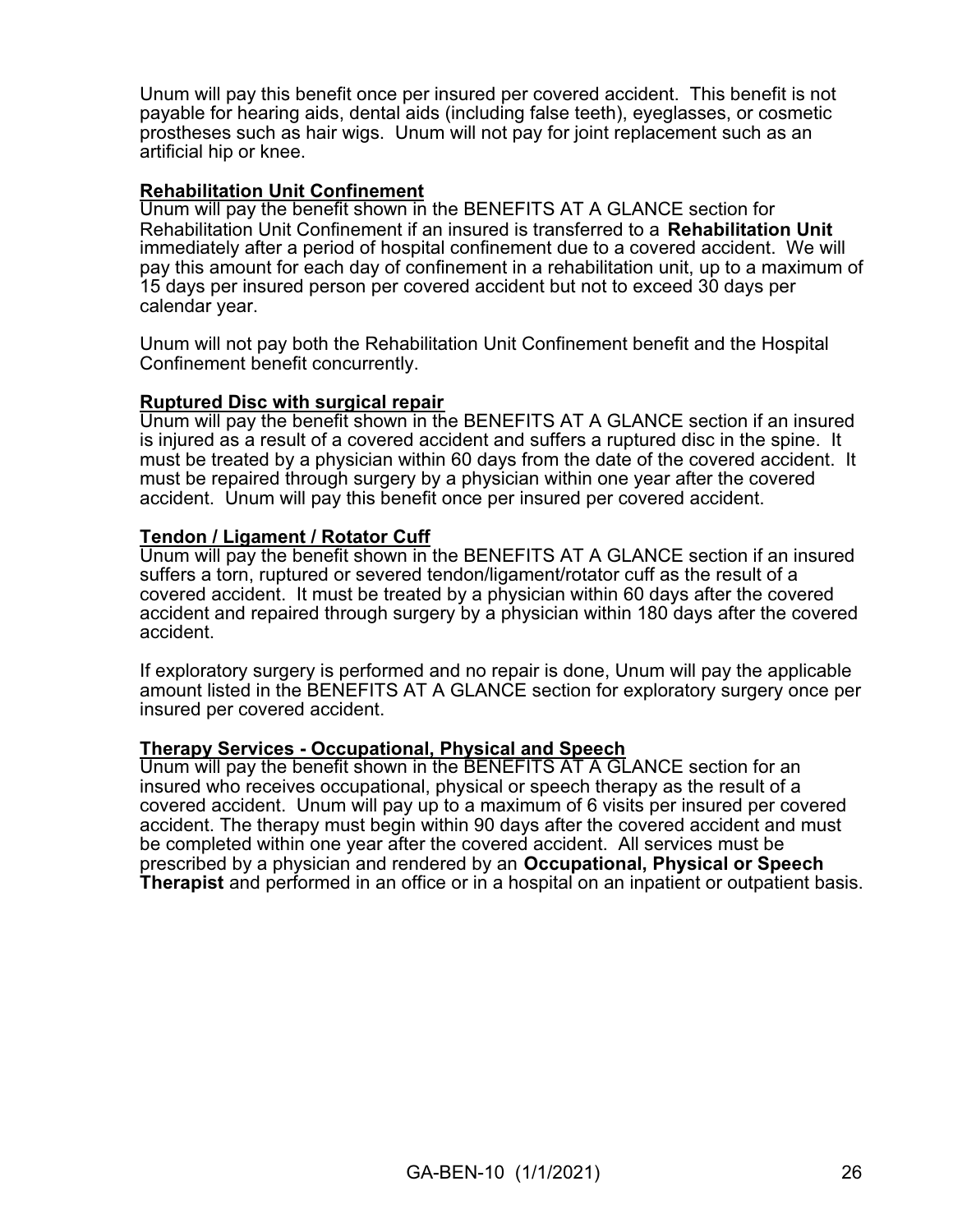## **Transportation**

Unum will pay the benefit shown in the BENEFITS AT A GLANCE section for an insured that must travel from their residence more than 50 miles one way on physician's advice for treatment of injuries as a result of a covered accident.

The transportation benefit will be paid for:

- a hospital confinement;
- outpatient surgery; or
- a Primary Care or Specialist office visit.

Unum will pay this benefit for the injured insured when traveling to and from the insured's destination via:

- commercial travel (plane, train or bus); or
- non-commercial travel (use of a personal car).

Unum will measure the mileage for the most direct route from the insured's residence to the facility where treatment is received.

Unum will pay this benefit up to 3 round trips, not to exceed 1200 miles per round trip per covered accident.

This benefit is not payable for transportation by ambulance or air ambulance.

## **LIMITATIONS AND EXCLUSIONS**

Unum will not pay any benefits for a claim that is caused by, contributed to by or occurs as a result of:

- participating in war or act of war, whether declared or undeclared;
- committing acts of terrorism;
- riding in or driving any motor-driven vehicle in a race, stunt show or speed test;
- operating, learning to operate, serving as a crew member of or jumping, parachuting, or falling from any aircraft or hot air balloon, including those which are not motor-driven. This does not include flying as a fare paying passenger;
- engaging in hang-gliding, bungee jumping, sailgliding, parasailing, parakiting;
- participating or attempting to participate in a felony, being engaged in an illegal occupation or being incarcerated in a penal institution;
- committing or trying to commit suicide or injuring oneself intentionally, while sane;
- practicing for or participating in any semi-professional or professional competitive athletic contests for which any type of compensation or remuneration is received;
- having any sickness or declining process caused by a sickness, including physical or mental infirmity including any treatment for allergic reactions. Unum also will not pay benefits to diagnose or treat the sickness. Sickness means any illness, infection, disease or any other abnormal physical condition which is not caused by an injury.

In addition to the Exclusions listed above, Unum will also not pay the Catastrophic Accidental Dismemberment or Catastrophic Accidental Loss benefit for the following injuries that are caused by or are the result of:

- an insured's being intoxicated or under the influence of any narcotic unless administered on the advice of a physician; or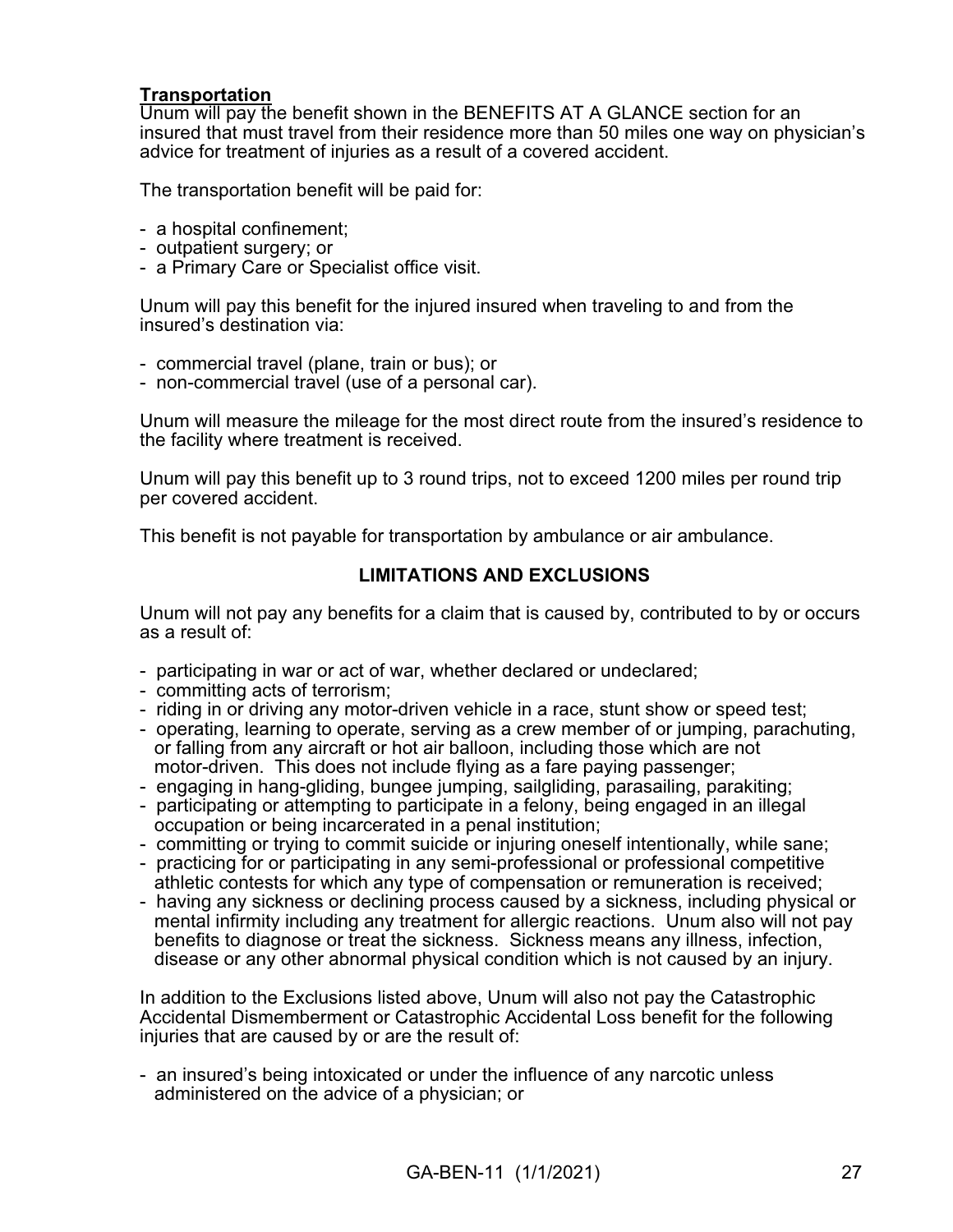- injuries to a dependent child received during the birth.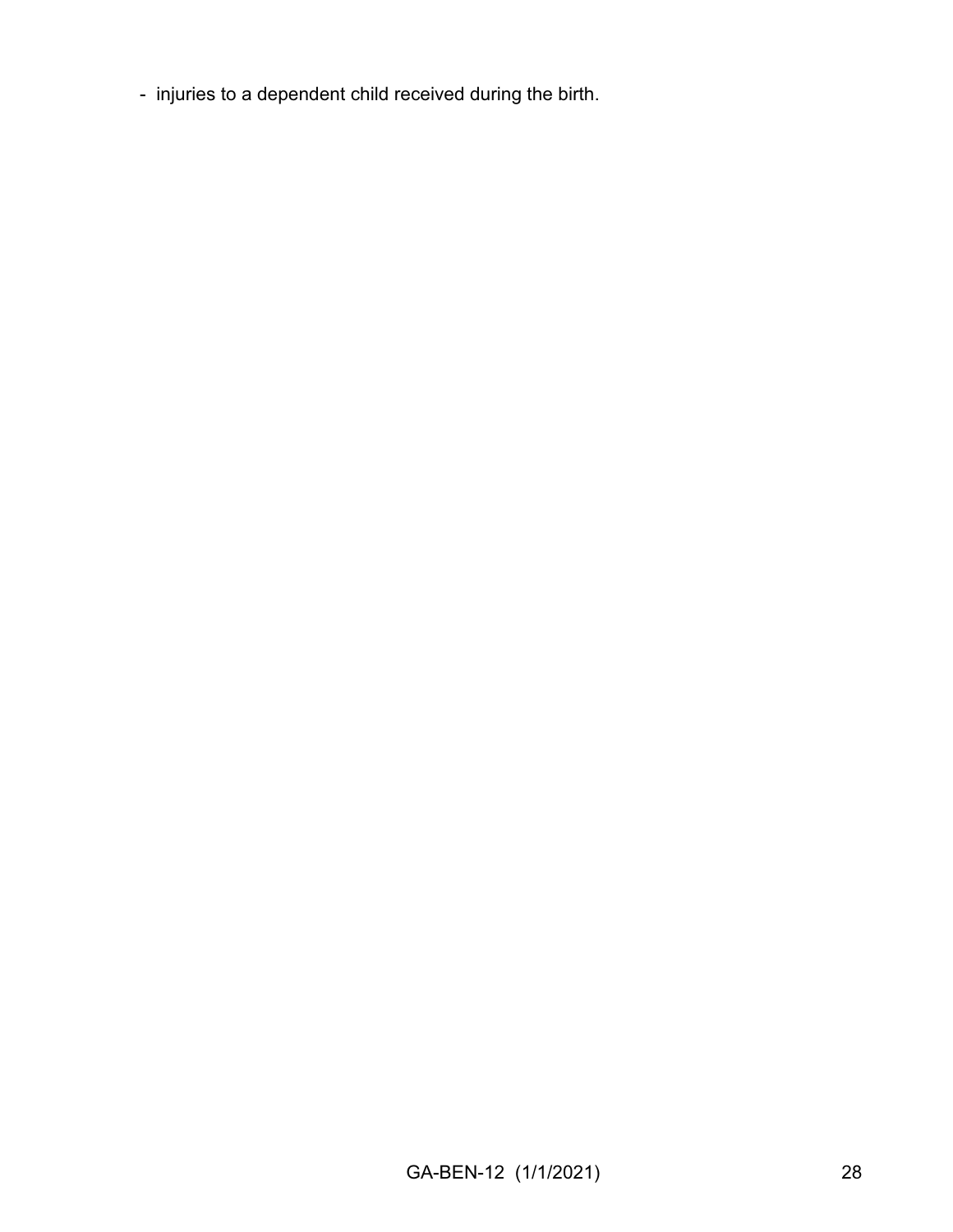## **OTHER FEATURES**

### **Your Right to Continue Coverage (Portability)**

If, while you are covered under the policy, your employment with the Policyholder ends, you are no longer in an eligible group or the policy is being terminated by the Policyholder and is not being replaced, you may have the right to apply to continue coverage under the policy for yourself, your spouse and your dependent child(ren). You must apply for coverage under this portability provision and pay the first premium within 31 days after the date your employment ends, you are no longer in an eligible group or the date the policy is terminated by the Policyholder and is not being replaced.

You are not eligible to apply for continuing coverage under this provision if the policy is closed to new enrollments or your coverage under the policy ends for any of the following reasons:

- the policy is cancelled by Unum; or
- the policy is being terminated by the Policyholder and is being replaced.

Except as provided in this section, your continuing coverage will be the same coverage provided you under the policy as of the date your employment ends, the policy is terminated by the Policyholder and is not replaced, or you are no longer in an eligible group. Any subsequent change to the policy will not apply to your continuing coverage.

Your continuing coverage is subject to all of the provisions, exclusions and limitations of the policy, except that:

- premiums will be billed directly to you;
- initial premium rates will be based on the portability rates in effect at the time you apply to continue your coverage; and
- premium rates can be changed by Unum at any time upon 45 days notice to you so long as the change is not due to any change in your age or health or the age or health of your spouse or your dependent child(ren).

Your continuing coverage, and any coverage of your spouse and dependent child(ren) will end on the earliest to occur of:

- your failure to pay the required premium within the 31 day grace period;
- unless your spouse applies for continuing coverage under the following provision, the date you die; or
- the coverage under this portability provision is cancelled by Unum for any reason upon 45 days notice.

Once continuing coverage is cancelled it can not be reinstated.

In the event the Policyholder's coverage under the policy is cancelled or closed to new enrollments, the policy will remain in effect for the benefit of those who have continued their coverage under this provision prior to the policy cancellation date or that date.

### **The Right of Your Spouse to Continue Coverage if You Die or are Divorced (Spouse Portability)**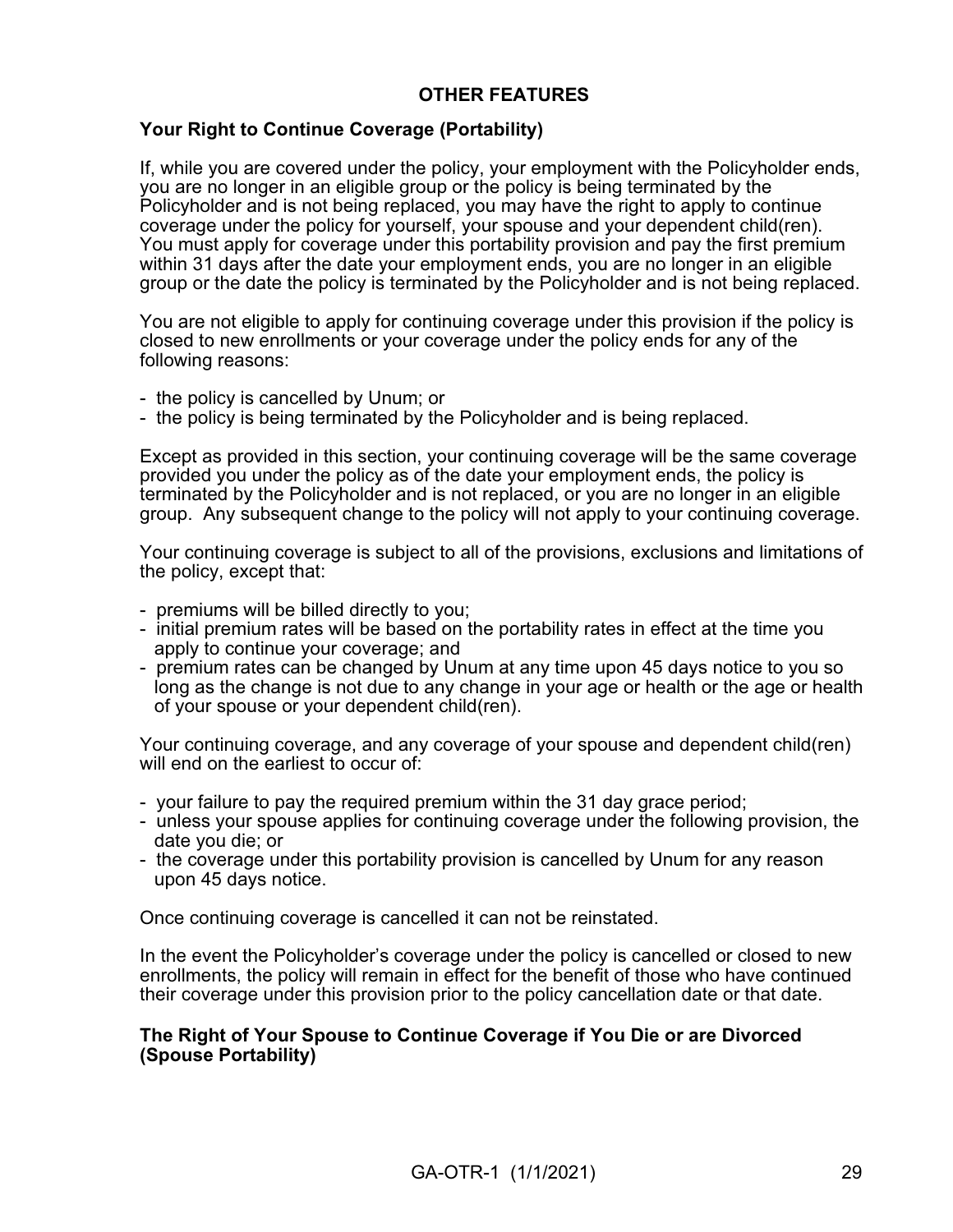If you die or divorce your spouse, your spouse may have the right to apply to continue coverage under the policy.

Your spouse must apply for coverage under this portability provision and pay the first premium within 31 days after the date of your death or divorce.

Your spouse is not eligible to apply to continue coverage under this provision if your spouse was not insured under this policy on the date of your death or divorce.

Except as provided in this section, your spouse's continuing coverage will most nearly match the coverage provided to your spouse under the policy as of the date of your death or divorce.

If you die or divorce your spouse, your spouse may also apply to continue the same coverage for dependent child(ren), provided:

- the dependent children are insured under the policy at the time of your death, or divorce; and
- you are not continuing coverage for dependent child(ren).

Your spouse's continuing coverage is subject to all of the provisions, exclusions and limitations of the policy, except that:

- premiums will be billed directly to your spouse;
- initial premium rates will be based on the portability rates in effect at the time your spouse applies to continue coverage; and
- premium rates can be changed by Unum at any time upon 45 days notice to your spouse.

Your spouse's and any dependent child(ren)'s continuing coverage will end on the earliest to occur of:

- your spouse's failure to pay the required premium within the 31 day grace period;
- the date your spouse dies; or
- the coverage under this portability provision is cancelled by Unum for any reason upon 45 days notice.

Once continuing coverage is cancelled it cannot be reinstated.

In the event the Policyholder's coverage under the policy is cancelled or closed to new enrollments, the policy will remain in effect for the benefit of those who have continued their coverage under this provision prior to the policy cancellation date or that date.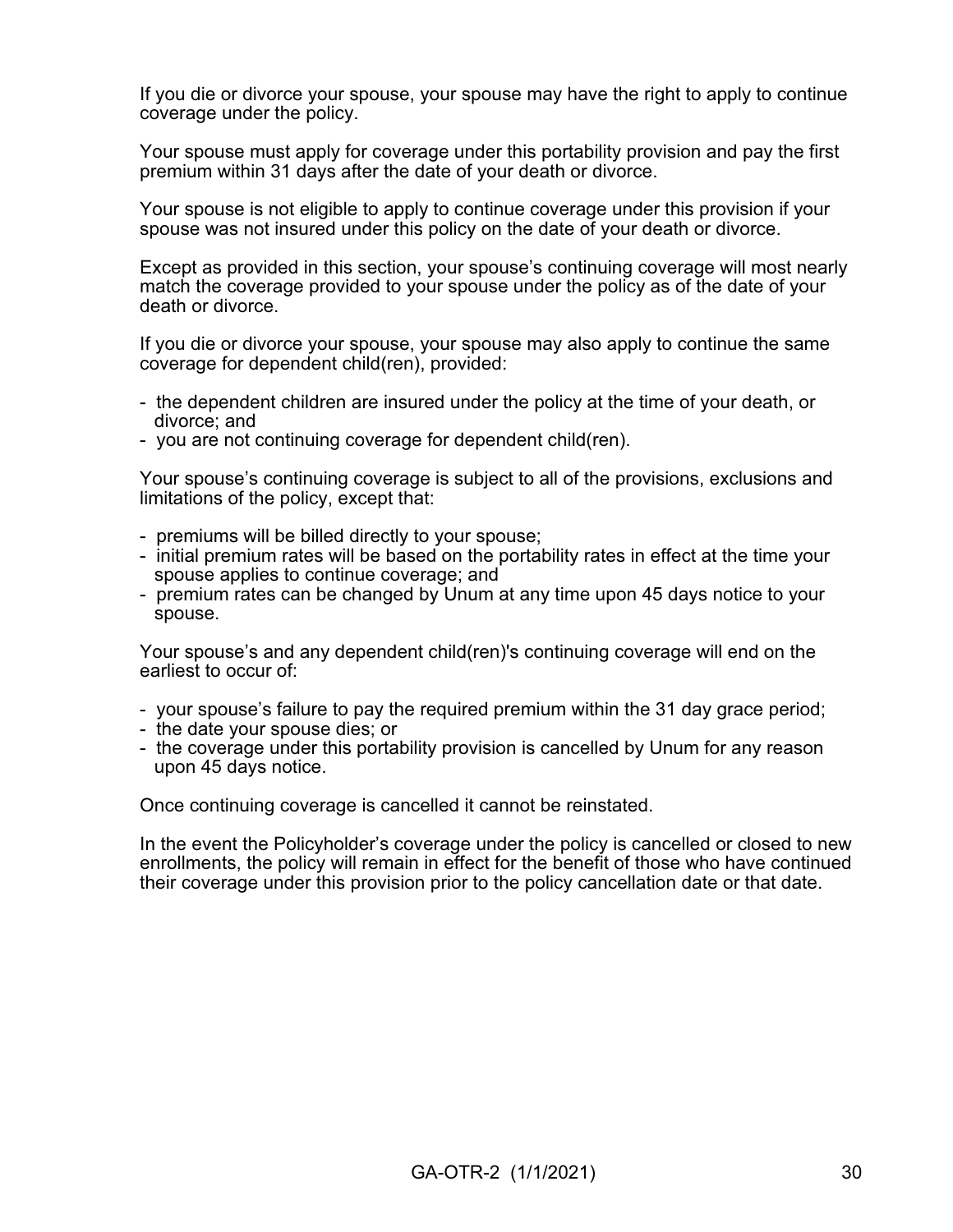## **GENERAL DEFINITIONS**

Additional definitions may be contained in other policy provisions, amendments or riders.

**Active Employment** means you are working for your employer for earnings that are paid regularly and that you are performing the material and substantial duties of your regular occupation. You must be regularly scheduled to work on average at least the minimum number of hours as described under Minimum Hours Requirement shown in the BENEFITS AT A GLANCE section.

Your work site must be:

- your employer's usual place of business;
- an alternative work site at the direction of your employer; or
- a location to which your job requires you to travel.

Normal vacation is considered active employment.

**Calendar Year** means the period beginning on the insured's coverage effective date and ending on December 31 of the same year. Thereafter, it is the period beginning on January 1 and ending on December 31 of each following year.

**Certificate of Coverage** means a written statement prepared by Unum and may include attachments. It tells you:

- the coverage to which the insured may be entitled;
- to whom benefits are payable; and
- limitations, exclusions and/or requirements that apply within this policy.

**Common Carrier** means commercial airplanes, trains, buses, trolleys, subways, ferries and boats that operate on a regularly scheduled basis between predetermined points or cities. Taxis and privately chartered vehicles are not common carriers.

**Confined or Confinement** means the assignment to a bed as a resident inpatient in a hospital on the advice of a physician or confinement in an observation unit within a hospital for a period of no less than 20 continuous hours on the advice of a physician.

**Covered Accident** means an unforeseen occurrence resulting in a bodily injury which:

- occurs on or after the coverage effective date;
- occurs while coverage is in force;
- is listed in the BENEFITS AT A GLANCE section; and
- is not excluded by name or specific description in the Certificate.

**Covered Loss** means a condition covered by this policy as shown in the BENEFITS AT A GLANCE and as applied for by you and approved by Unum.

**Dependent Child(ren)** means your unmarried children from live birth but less than age 25. Dependent child(ren) include your own natural offspring, lawfully adopted children and stepchildren. They also include foster children and other children who are dependent on you for main support and living with you in a regular parent-child relationship. A child will be considered adopted on the date of placement in your home.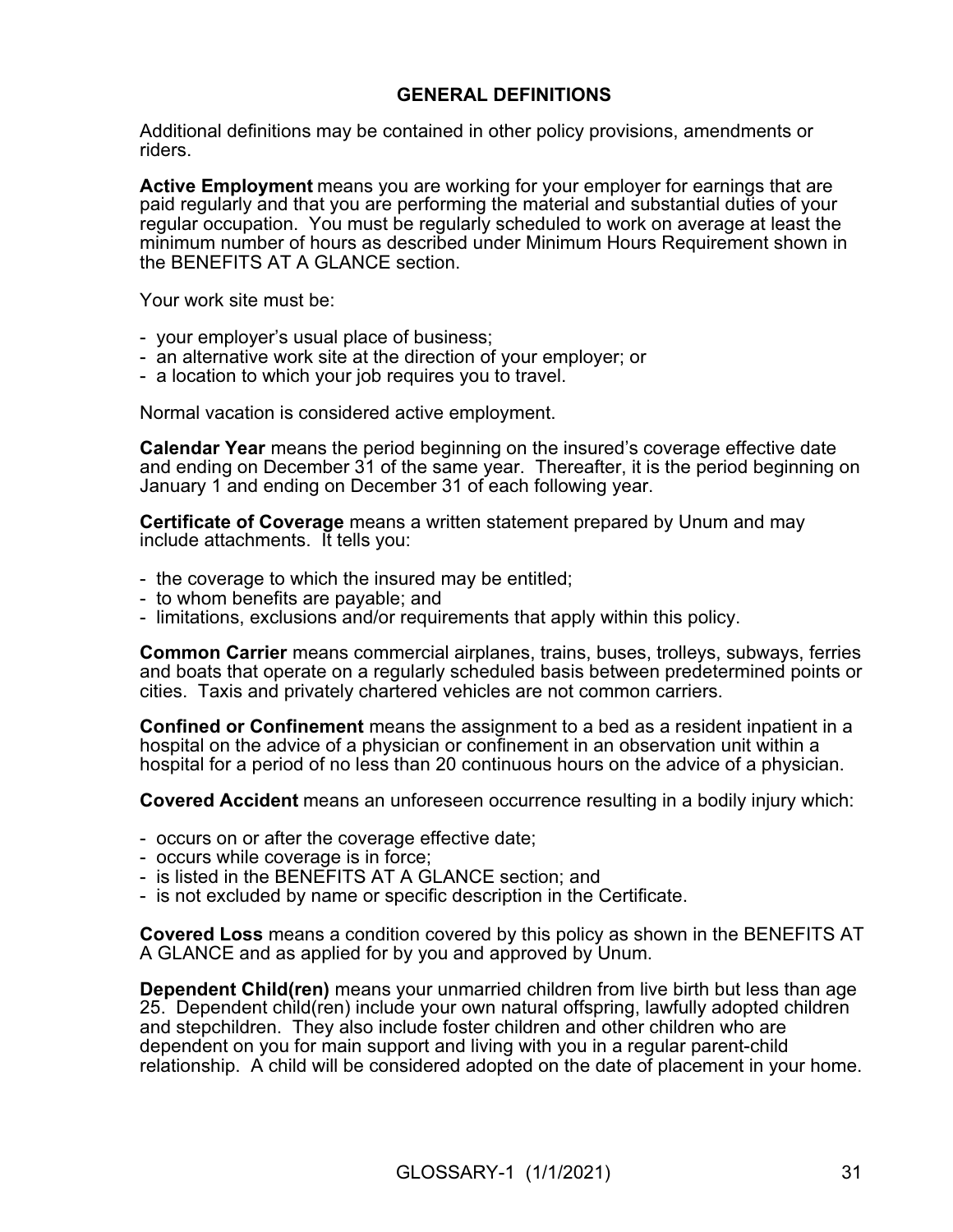After attainment of age 25 dependent child(ren) also includes dependent child(ren) who became incapable of self-sustaining employment, prior to age 25, due to mental or physical handicap. Such child will continue to be an insured subject to the following: (1) the employee must furnish proof of such incapacity and dependency to Unum within 31 days of the child's 25th birthday; and (2) proof of continued incapacity and dependency must be furnished at our request, but not more than annually, after the two year period following the child's 25th birthday.

No dependent child can be covered as both an employee and a dependent child.

**Emergency Room** means a specified area within a hospital that is designated for the emergency care of accidental Injuries. This area must:

- be staffed and equipped to handle trauma;
- be supervised and provide treatment by physicians; and
- provide care seven days per week, 24 hours per day.

**Employee** means a person who is in active employment in the United States with the employer.

**Employer** means the Policyholder and includes any division, subsidiary or affiliated company.

**Enrollment** means a period of time determined by Unum and your employer during which you are eligible to enroll for or change your coverage. This period of time may be limited.

**Epidural Anesthesia** means a form of regional anesthesia involving injection of drugs through a catheter placed into the epidural space. The epidural must be administered due to a covered accident, and does not include treatment for childbirth or diseases.

**Evidence of Insurability** means a statement of your or your spouse's medical history which Unum will use to determine if you or your spouse are approved for coverage. Evidence of insurability will be at Unum's expense.

**Grace Period** means the period of time following the premium due date during which premium payment may be made.

**Hospital** means a place that:

- is an institution licensed as a hospital and operated pursuant to law on a full-time basis;
- provides overnight care of injured and sick people;
- is supervised by a physician;
- has full-time nurses on duty or on call supervised by a registered nurse; and
- has at its locations or uses on a pre-arranged basis: x-ray equipment, a laboratory and an operating room where surgical operations take place.

Notwithstanding the above, a hospital is not:

- a nursing home;
- an extended care facility;
- a skilled nursing facility;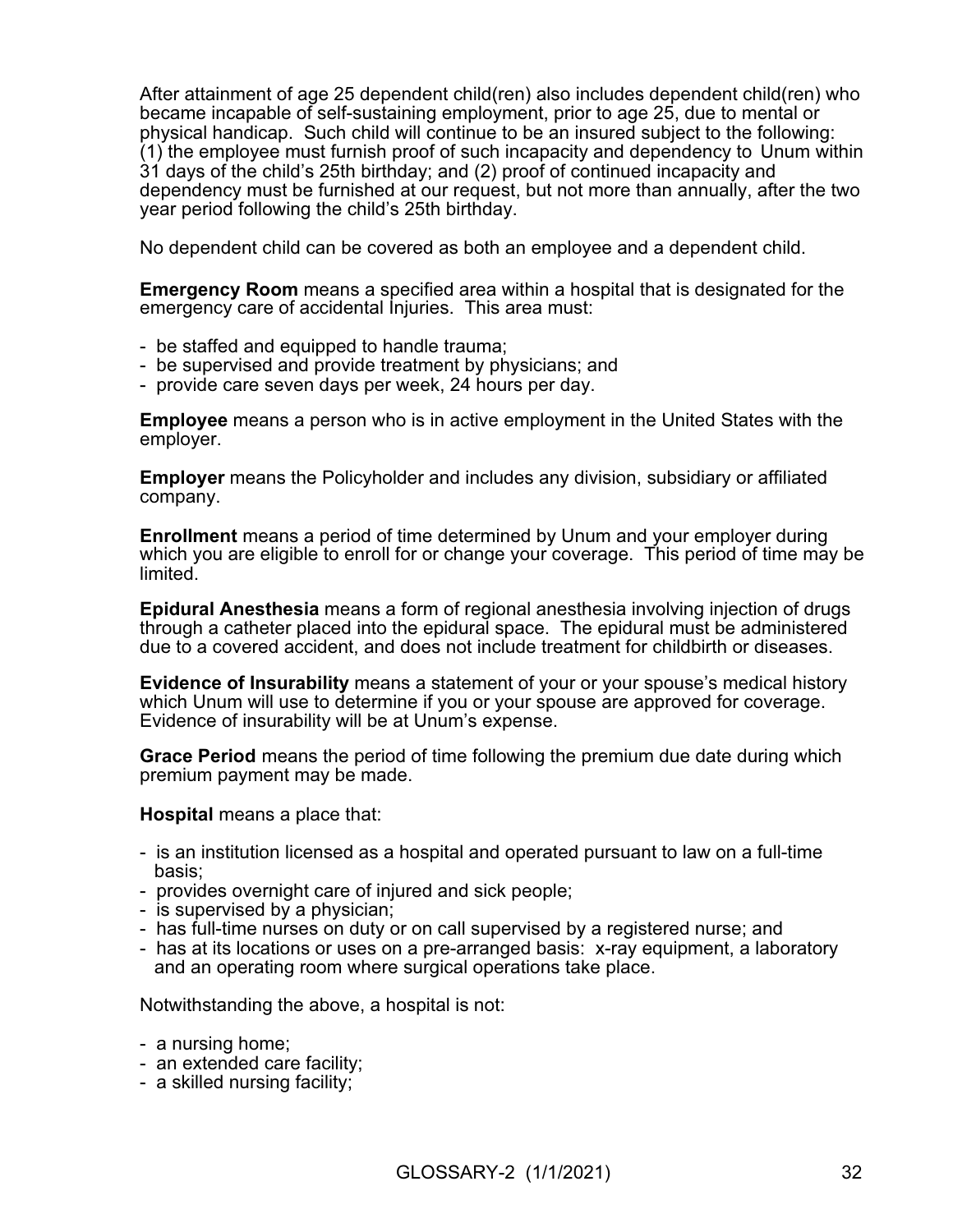- a rest home or home for the aged;
- a rehabilitation center;
- a place for alcoholics or drug addicts; or
- an assisted living facility.

**Hospital Intensive Care Unit** means a place which:

- is a specifically designated area of the hospital that is restricted to patients who are critically ill or injured and who require intensive, comprehensive observation and care;
- is separate and apart from the surgical recovery room and from rooms, beds and wards customarily used for patient confinement;
- is permanently equipped with special lifesaving equipment for the care of the critically ill or injured;
- is under close observation by a specially trained nursing staff assigned exclusively to the intensive care unit on a 24 hour basis; and
- has a physician assigned to the intensive care unit on a full-time basis.

A hospital intensive care unit that meets the definition above may include hospital units with the following names:

- Intensive Care Unit;
- Coronary Care Unit;
- Neonatal Intensive Care Unit;
- Pulmonary Care Unit;
- Burn Unit; or
- Transplant Unit.

**Hospital Sub-Acute Intensive Care Unit** means a place which:

- is a specifically designated area of the hospital that provides a level of medical care below intensive care, but above a regular private or semi-private room or ward;
- is separate and apart from the surgical recovery room and from rooms, beds and wards customarily used for patient confinement;
- is permanently equipped with special lifesaving equipment for the care of the critically ill or injured; and
- is under constant and continuous observation by a specially trained nursing staff.

A hospital sub-acute intensive care unit may be referred to by other names such as progressive care, intermediate care, or a step-down unit, but it is not a regular private or semi-private room, or a ward with or without monitoring equipment.

**Injury or Injuries** means a bodily injury which is the direct result of a covered accident and not related to any other cause.

**Insured** means any person covered under the policy.

**Layoff** or **Leave of Absence** means that you are temporarily absent from active employment for a period of time that has been agreed to in advance in writing by your employer.

Your normal vacation time is not considered a temporary layoff or leave of absence.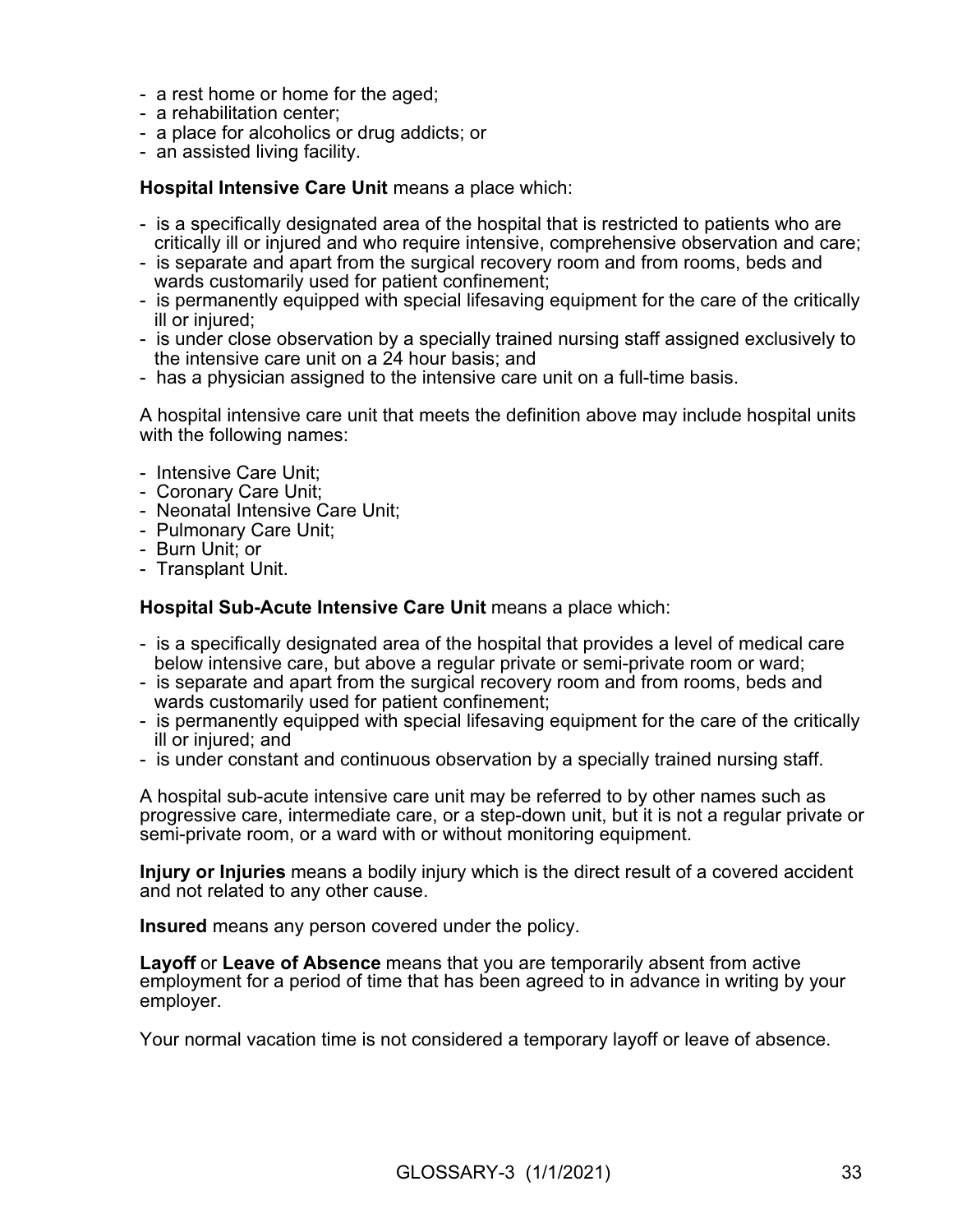**Observation Unit** is a specified area within a hospital, apart from the emergency room, where a patient can be monitored following outpatient surgery or treatment in the emergency room by a physician and which:

- is under the direct supervision of a physician or registered nurse;
- is staffed by nurses assigned specifically to that unit; and
- provides care seven days per week, 24 hours per day.

**Occupational Therapist** is a person, other than you or a family member, who:

- possesses the designation "Occupational Therapist Registered (OTR)";
- is licensed by the state to practice occupational therapy;
- performs services which are allowed by his license; and
- performs services for which benefits are provided by this policy.

**Occupational Therapy** means the treatment of a physically disabled person by means of constructive activities designed and adapted to promote the restoration of the person's ability to satisfactorily accomplish the ordinary tasks of daily living and those tasks required by the person's particular occupational role. Occupational therapy does not include diversional, recreational, vocational therapies (e.g. hobbies, arts and crafts).

**Off-Job Accident** means an accident that was not caused by or aggravated by any employment for pay or profit.

**On-Job Accident** means an accident that was caused by or aggravated by any employment for pay or profit.

**Payable Claim** means a claim for which Unum is liable under the terms of the policy.

**Physical Therapist** is a person, other than you or a family member, who:

- is licensed by the state to practice physical therapy;
- performs services which are allowed by his or her license;
- performs services for which benefits are provided by this policy; and
- practices according to the Code of Ethics of the American Physical Therapy Association.

**Physical Therapy** means treatment by physical means, hydrotherapy, heat, or similar modalities, physical agents, bio-mechanical and neuro-physiological principles and devices. Such therapy is given to relieve pain, restore function, and to prevent disability following injury or loss of a body part.

**Physician** means a person performing tasks that are within the limits of his or her medical license and is:

- licensed to practice medicine and prescribe and administer drugs or to perform surgery; or
- a legally qualified medical practitioner according to the laws and regulations of the governing jurisdiction.

Unum will not recognize you, your spouse, dependent child(ren), parents or siblings, a business or professional partner, or any person who has a financial affiliation or business interest with you, as a physician for a claim that you send to us.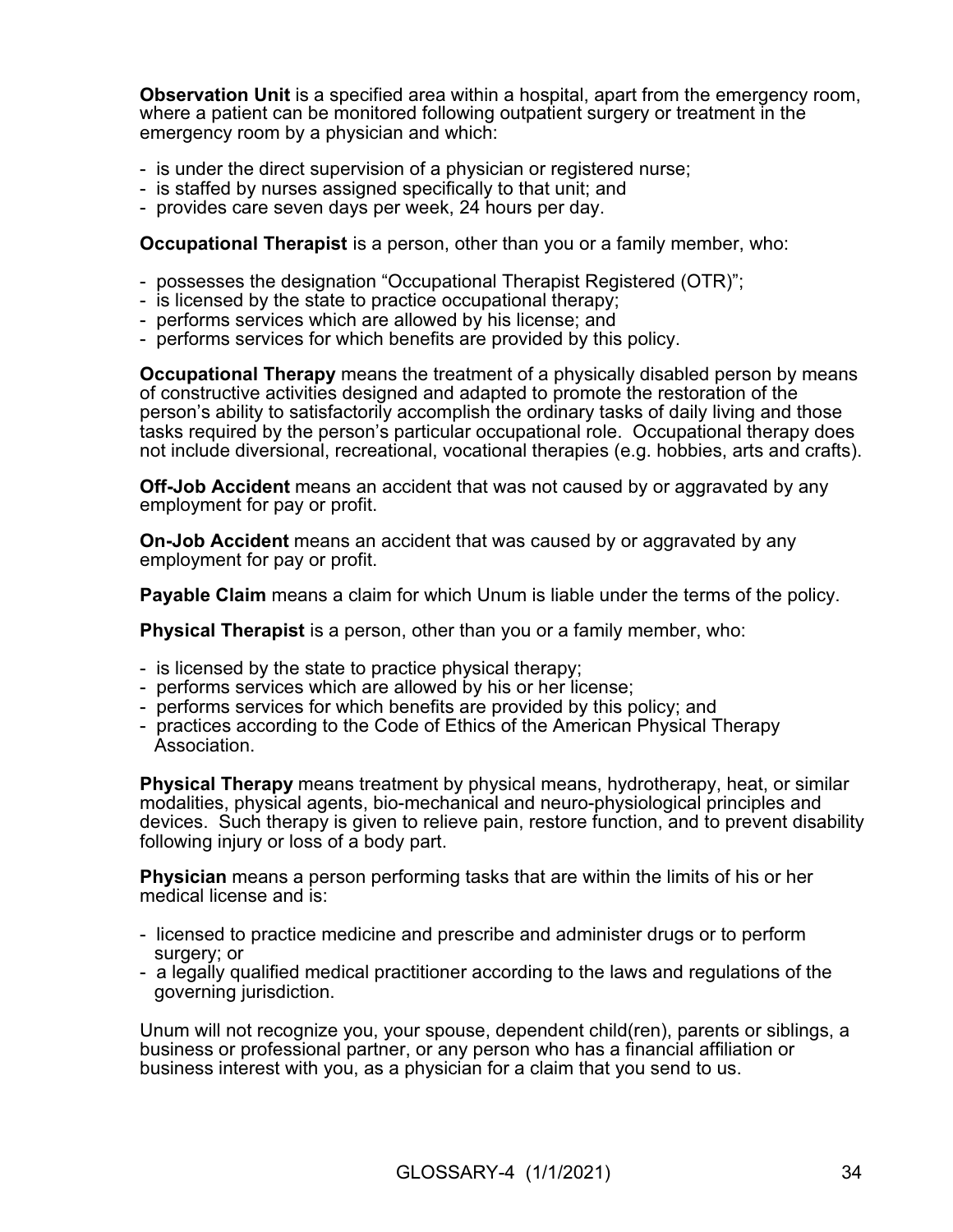**Policyholder** means the employer to whom the policy is issued.

**Primary Care Physician** means a physician, such as a family practice physician, internist, or other general medical physician, chosen by you to serve as your primary health-care professional. This primary care physician should be capable of handling a variety of health-related issues and would be able to refer patients to appropriate specialists (or subspecialists) when needed.

**Rehabilitation Unit** means an appropriately licensed facility that provides rehabilitation care services on an inpatient basis. Rehabilitation care services consist of the combined use of medical, social, educational, and vocational services to enable patients disabled by accidental injury to achieve the highest possible functional ability. Services are provided by or under the supervision of an organized staff of physicians. The rehabilitation unit may be part of a hospital or a freestanding facility.

A rehabilitation unit is not:

- a nursing home;
- an extended care facility;
- a skilled nursing facility;
- a rest home or home for the aged;
- a hospice care facility;
- a place for alcoholics or drug addicts; or
- an assisted living facility.

**Specialist** (or subspecialist) means a physician whose practice is limited to a particular specialty (or subspecialty) of medicine or surgery. This physician would not routinely provide primary care or general care for patients.

**Speech Therapist** or pathologist is a person other than you or a family member who:

- is licensed by the state to practice speech therapy;
- performs services which are allowed by his/her license; and
- performs services for which benefits are provided by this policy and practices according to the code of ethics of the American Speech-Language-Hearing Association.

**Speech Therapy** means treatment and assistance for disorders related to speech, language, cognitive-communication, voice, swallowing and fluency.

**Spouse** means your lawful spouse, including a legally separated spouse, residing in the United States. You may not cover your spouse if your spouse is enrolled for coverage as an employee.

Spouse, wherever used, includes:

- your civil union partner as established under Colorado law; or
- your partner in a civil union, registered domestic partnership or substantially similar legal relationship created in another jurisdiction.

**Urgent Care Facility** means a health care facility that is organizationally separate from a hospital and whose primary purpose is the offering and provision of immediate, short-term medical care, without appointment, for urgent care.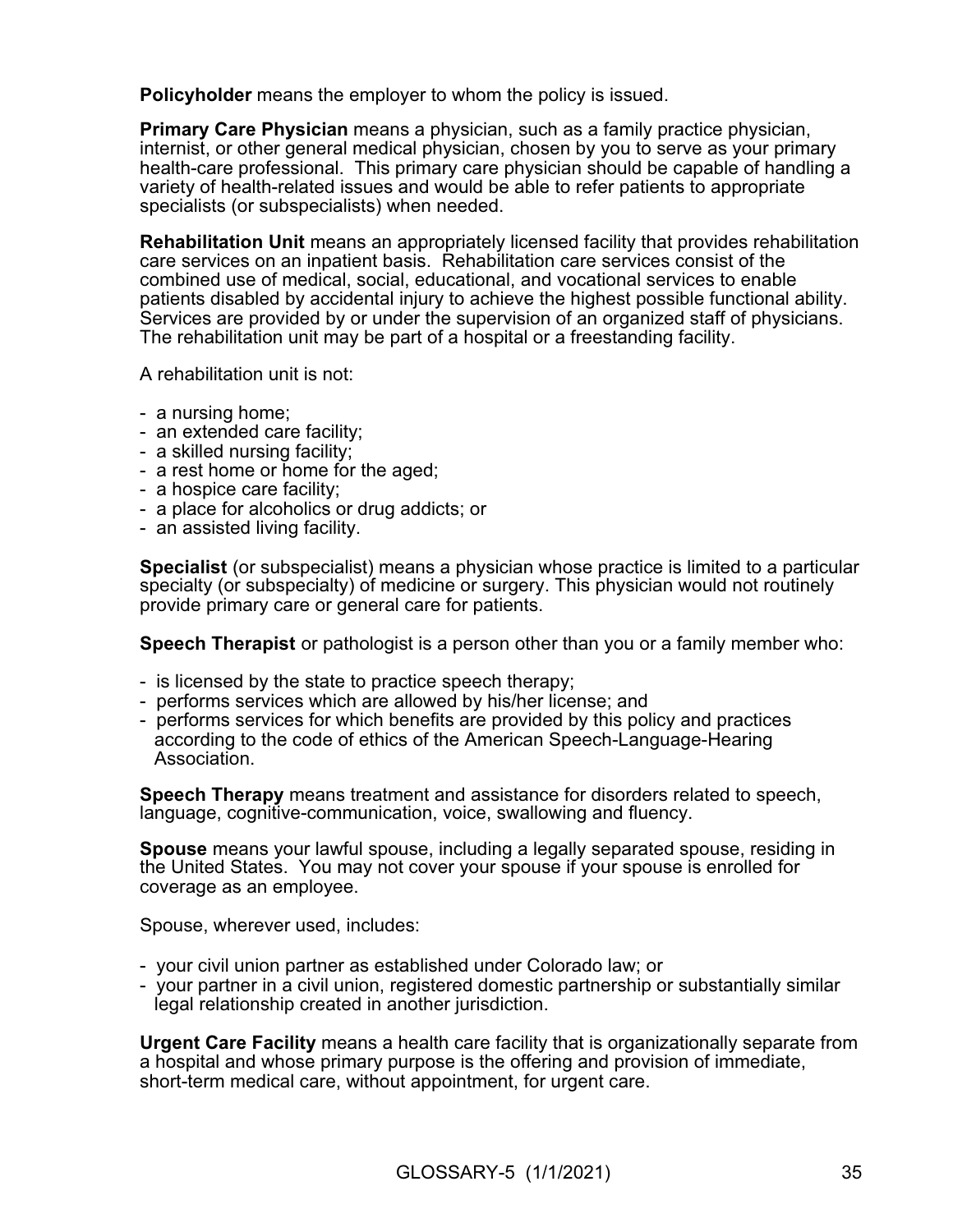**Waiting Period** means the continuous period of time that you must be in active employment in an eligible group before you are eligible for coverage as determined by Unum and your employer.

**We**, **Us** and **Our** means Unum Life Insurance Company of America.

**You**, **Your** and **Yourself** means an employee who is eligible for Unum coverage.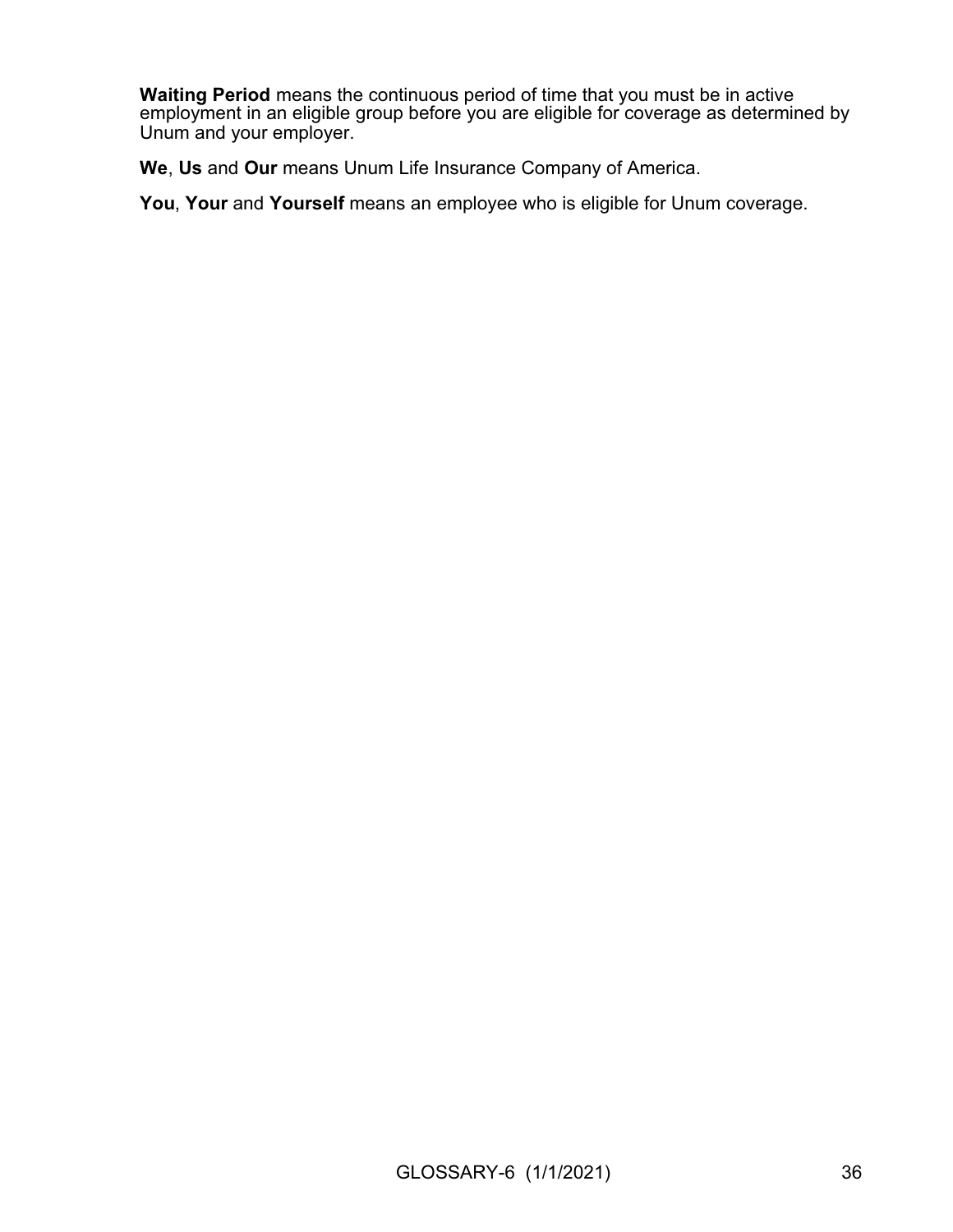### **THE FOLLOWING NOTICES AND CHANGES TO YOUR COVERAGE ARE REQUIRED BY THE STATE OF ALASKA. PLEASE READ CAREFULLY.**

If you have a complaint about your insurance you may contact Unum at 1-800-321-3889, or the department of insurance in your state of residence. Links to the websites of each state department of insurance can be found at [www.naic.org](http://www.naic.org/).

Si usted tiene alguna queja acerca de su seguro puede comunicarse con Unum al 1-800-321-3889, o al departamento de seguros de su estado de residencia. Puede encontrar enlaces a los sitios web de los departamentos de seguros de cada estado en [www.naic.org.](http://www.naic.org)

The states of **Florida** and **Maryland** require us to advise residents of these states that if your Certificate was issued in a jurisdiction other than the state in which you reside, it may not provide all of the benefits required by the laws of your residence state.

#### **If you are a resident of Alaska and the provisions referenced below appear in your Certificate in a form less favorable to you as an insured, they are amended as follows:**

The **Time of Payment of Claims** provision in the **Claim** section is amended by requiring that claim payments be made within 30 days of the receipt of a clean claim or within 15 days of receipt of additional information for other than a clean claim. If a claim is not paid within this time limit, interest will accrue at a rate of 15% per year.

The **Overpayments** provision in the **Claim** section is amended by limiting the right to recover overpayments to 12 months from the date of the overpayment.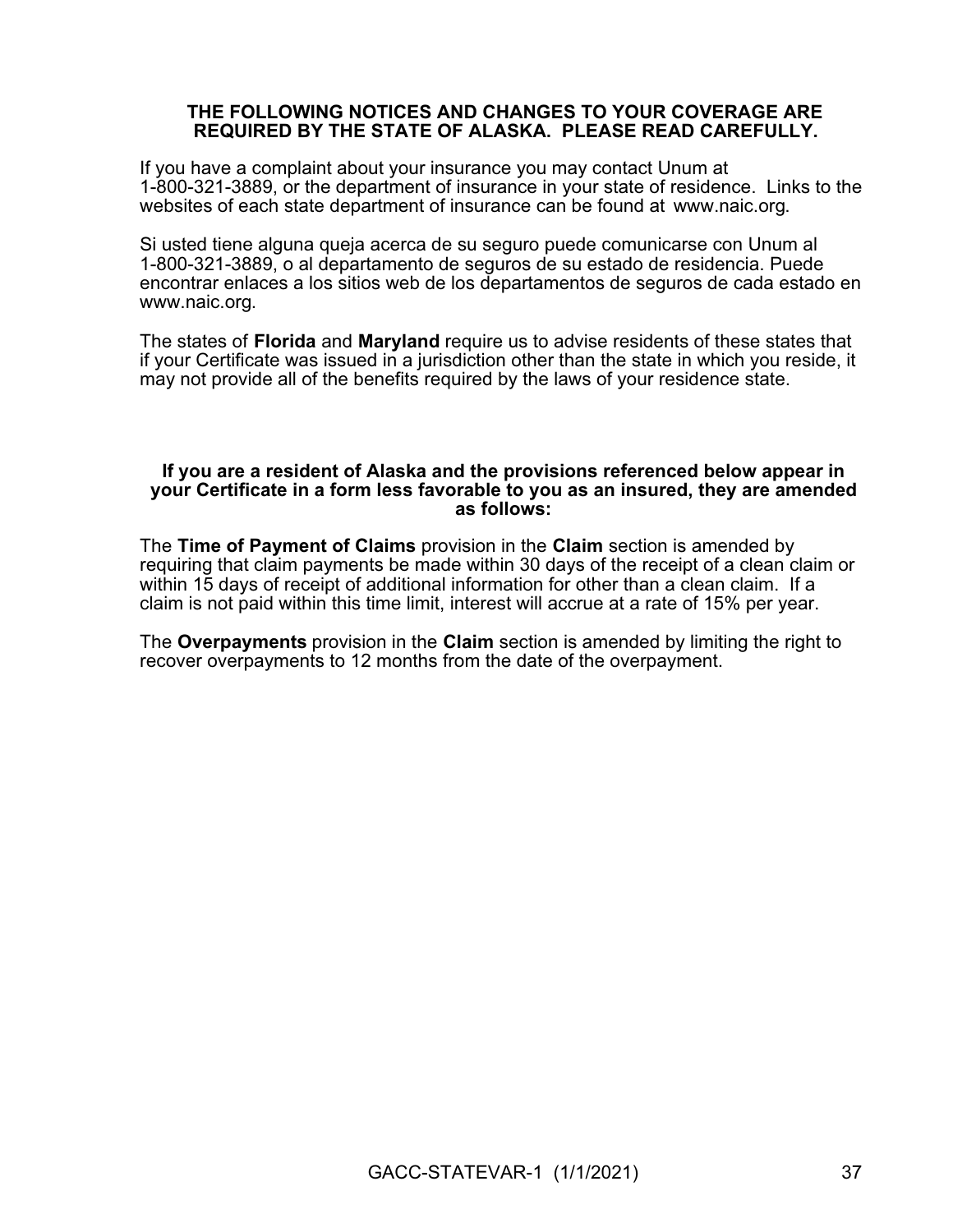### **Additional Claim and Appeal Information Relative to policy issued by Unum Life Insurance Company of America ("Unum")**

### **APPLICABILITY OF ERISA**

If this policy provides benefits under a Plan which is subject to the Employee Retirement Income Security Act of 1974 (ERISA), the following provisions apply. Whether a Plan is governed by ERISA is determined by a court, however, your employer may have information related to ERISA applicability. If ERISA applies, the following items constitute the Plan: the additional information contained in this document, the policy, including your certificate of coverage, and any additional summary plan description information provided by the Plan Administrator. Benefit determinations are controlled exclusively by the policy, your certificate of coverage, and the information in this document.

### **HOW TO FILE A CLAIM**

If you wish to file a claim for benefits, you should follow the claim procedures described in your insurance certificate. To complete your claim filing, Unum must receive the claim information it requests from you (or your authorized representative) and your attending physician. If you or your authorized representative has any questions about what to do, you or your authorized representative should contact Unum directly.

## **CLAIMS PROCEDURES**

In the event that your claim is denied, either in full or in part, Unum will notify you in writing within 90 days after your claim was filed. Under special circumstances, Unum is allowed an additional period of not more than 90 days (180 days in total) within which to notify you of its decision. If such an extension is required, you will receive a written notice from Unum indicating the reason for the delay and the date you may expect a final decision. Unum's notice of denial shall include:

- the specific reason or reasons for denial with reference to those Plan provisions on which the denial is based;
- a description of any additional material or information necessary to complete the claim and why that material or information is necessary; and
- a description of the Plan's procedures and applicable time limits for appealing the determination, including a statement of your right to bring a lawsuit under Section 502(a) of ERISA following an adverse determination from Unum on appeal.

Notice of the determination may be provided in written or electronic form. Electronic notices will be provided in a form that complies with any applicable legal requirements.

### **APPEAL PROCEDURES**

If you or your authorized representative appeal a denied claim, it must be submitted within 90 days after you receive Unum's notice of denial. You have the right to:

- submit a request for review, in writing, to Unum;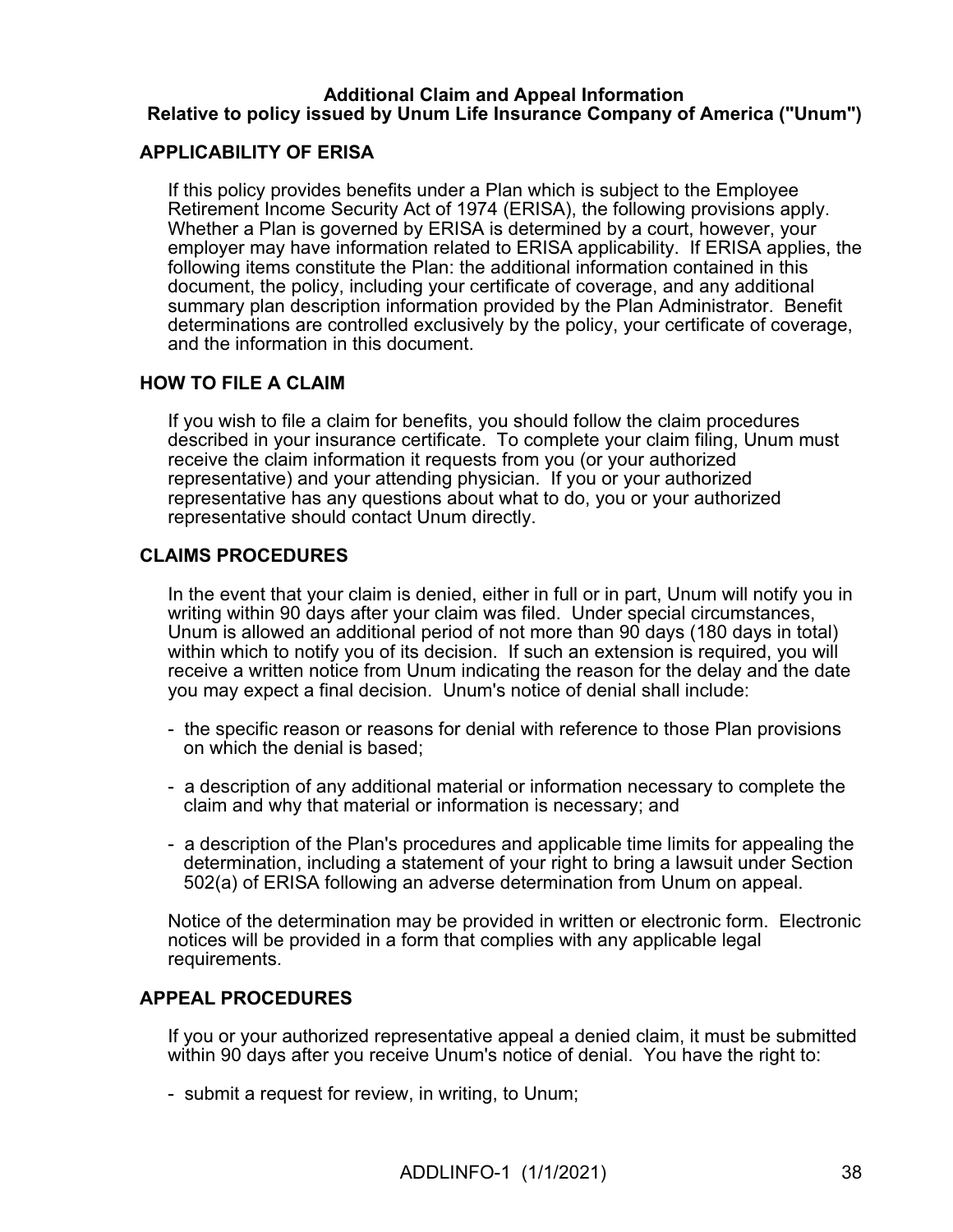- upon request and free of charge, reasonable access to and copies of, all relevant documents as defined by applicable U.S. Department of Labor regulations; and
- submit written comments, documents, records and other information relating to the claim to Unum.

Unum will make a full and fair review of the claim and all new information submitted whether or not presented or available at the initial determination, and may require additional documents as it deems necessary or desirable in making such a review. A final decision on the review shall be made not later than 60 days following receipt of the written request for review. If special circumstances require an extension of time for processing, you will be notified of the reasons for the extension and the date by which the Plan expects to make a decision. If an extension is required due to your failure to submit the information necessary to decide the claim, the notice of extension will specifically describe the necessary information and the date by which you need to provide it to us. The 60-day extension of the appeal review period will begin after you have provided that information.

The final decision on review shall be furnished in writing and shall include the reasons for the decision with reference, again, to those policy provisions upon which the final decision is based. It will also include a statement describing your access to documents and describing your right to bring a lawsuit under Section 502(a) of ERISA if you disagree with the determination.

Notices of the determination may be provided in written or electronic form. Electronic notices will be provided in a form that complies with any applicable legal requirements.

Unless there are special circumstances, this administrative appeal process must be completed before you begin any legal action regarding your claim.